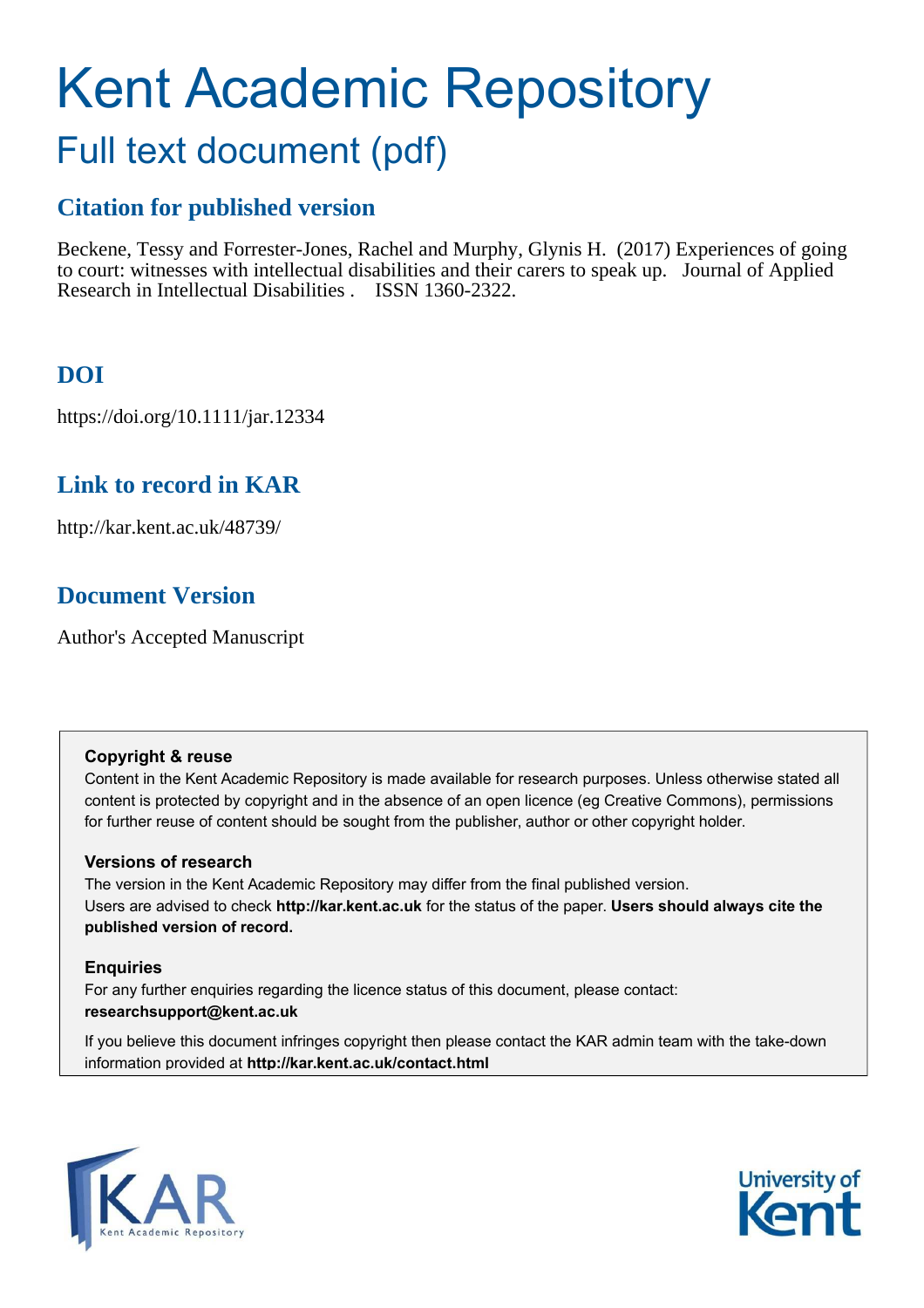## Experiences of going to court: witnesses with intellectual disabilities and their carers speak up

Tessy Beckene, Rachel Forrester-Jones and Glynis H Murphy Tizard Centre, University of Kent

**Running head: Experiences of going to court** 

Keywords: intellectual disabilities, witnesses, court, sexual abuse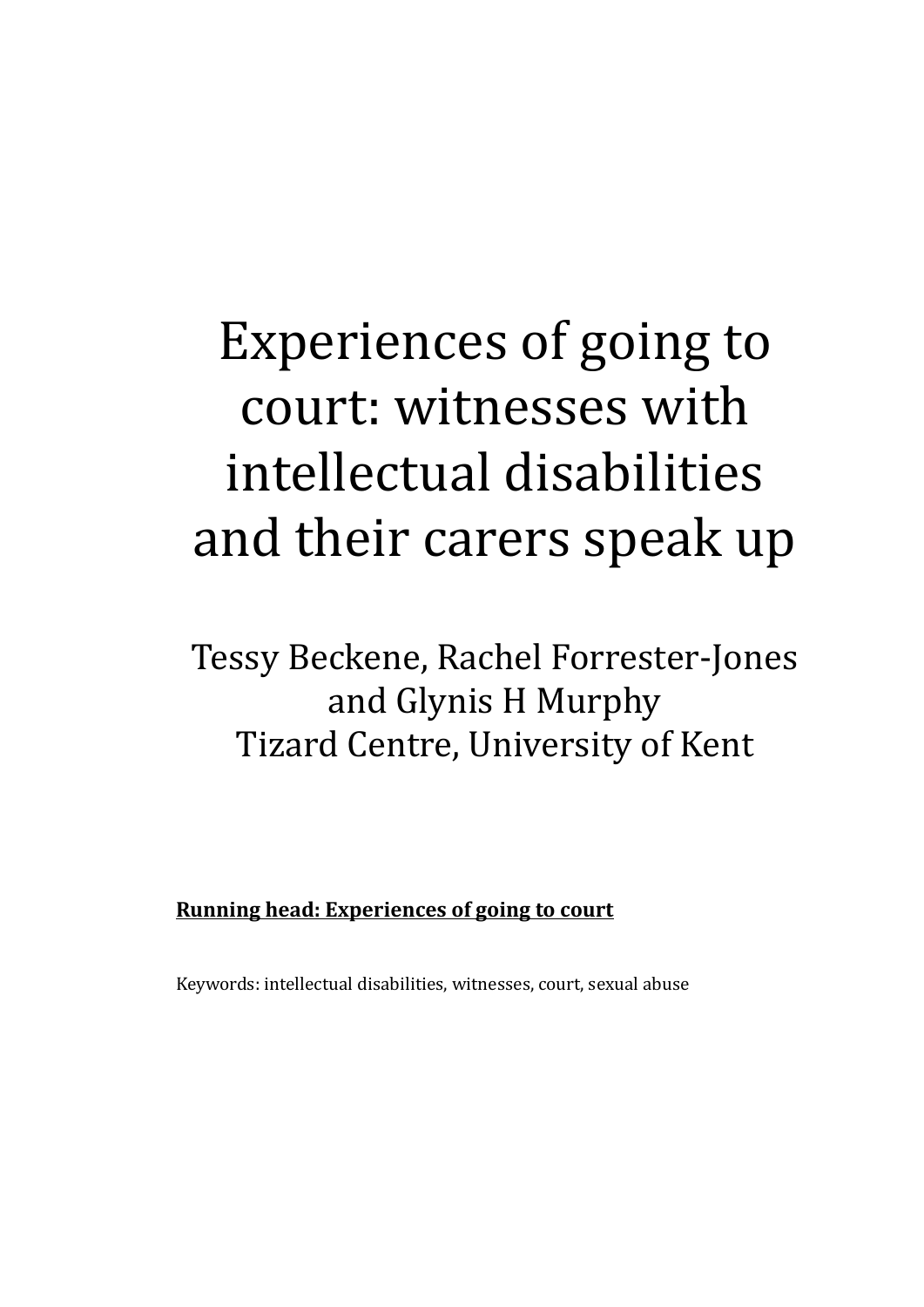#### **Abstract**

Background: People with intellectual disabilities are more vulnerable to sexual abuse and are more disadvantaged in the Criminal Justice System than the general population. However, little is known about the experiences of people with ID who have allegedly been victims of sexual abuse and also been witnesses in court.

Materials and Methods: This study used semi-structured interviews and a Grounded Theory approach to examine the experiences of 4 people with ID and 4 carers/supporters who had all attended trials.

Results: Findings showed that after the traumatic incident of abuse, a court experience could become a secondary source of trauma. Experience of this trauma was dependent on the quality and quantity of support people received and the understanding of intellectual disabilities amongst the legal participants. Conclusion: The findings argue for better training for legal participants who are in contact with vulnerable witnesses and better support structures for alleged victims.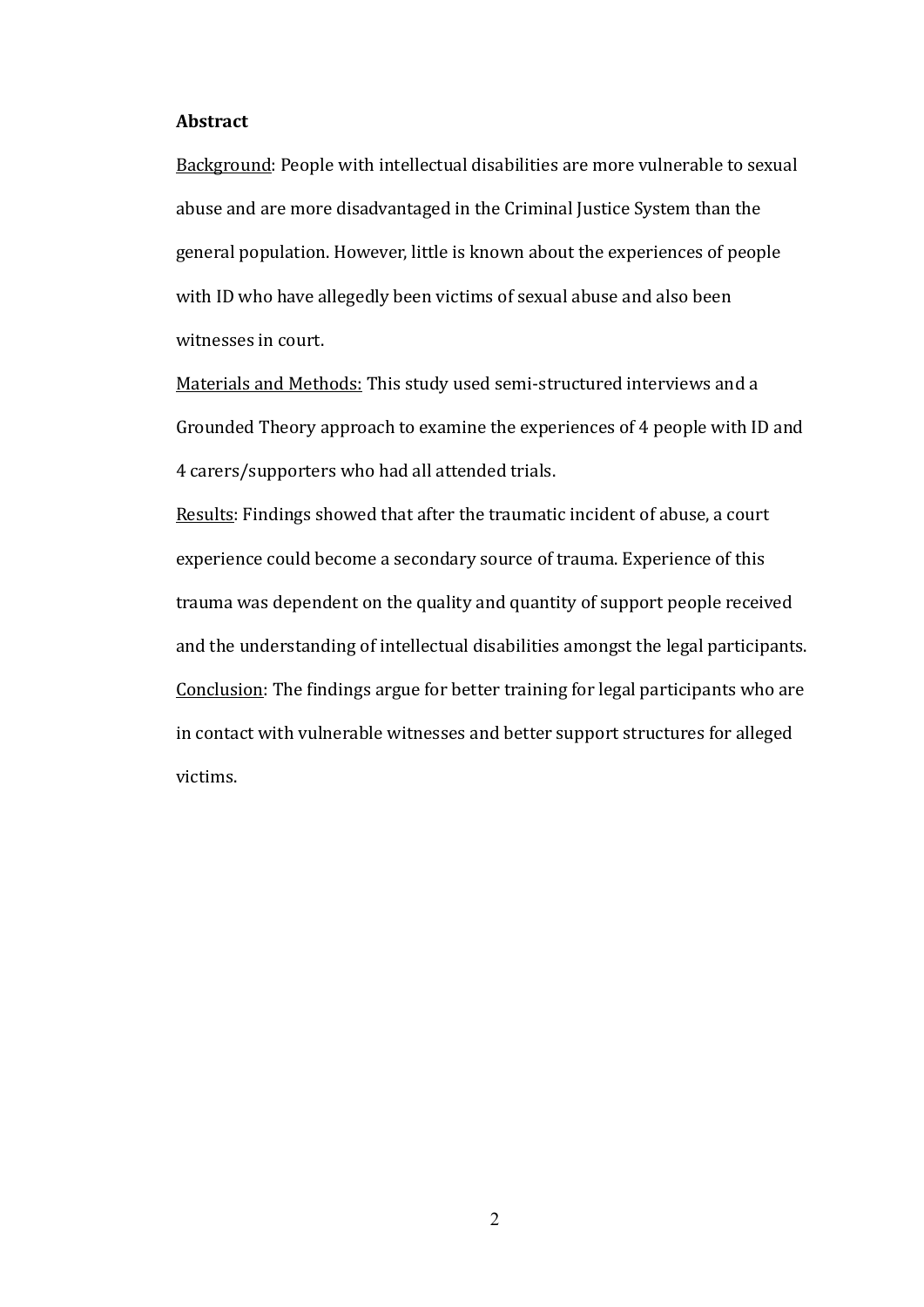#### **Introduction**

As victims of crime, people with intellectual disabilities (ID) are more vulnerable to abuse of various types, mainly sexual abuse, than other care groups or the general population (Brown & Stein, 1998; Jones, Bellis, Wood et al, 2012; Tharinger, Horton & Millea, 1990). In society, people with ID may find themselves in a very powerless position, living in settings that make abuse more likely, easier to cover up and unlikely to be reported, with institutional settings tending to be particularly problematic (McCarthy & Thompson, 1996; Murphy & Clare, 2006). A lifelong dependency on caregivers can cause an overemphasis on compliance at the expense of developing independence, thus placing people with ID in situations of unusual and unquestioned trust, enhancing the possibility of coercion (McCarthy & Thompson, 1996; Tharinger et al., 1990). For some people their disability can increase vulnerability: limited verbal skills can create situations in which coercion is not even necessary (Anderson, 1982) or can cause a barrier to preventing or reporting abuse. Most importantly, people with ID frequently lack sex education, including information about sexual abuse (Tharinger et al., 1990; Murphy & O'Callaghan, 2004).

When someone with ID does disclose abuse, report rates to the police and the subsequent prosecution rates are thought to be lower than for the general population (McCarthy & Thompson, 1997; Murphy 2016). Studies suggest that if victims of sexual abuse tell anyone about the crime, they tend to tell a family member or friends, and this is especially likely for people with ID, as they often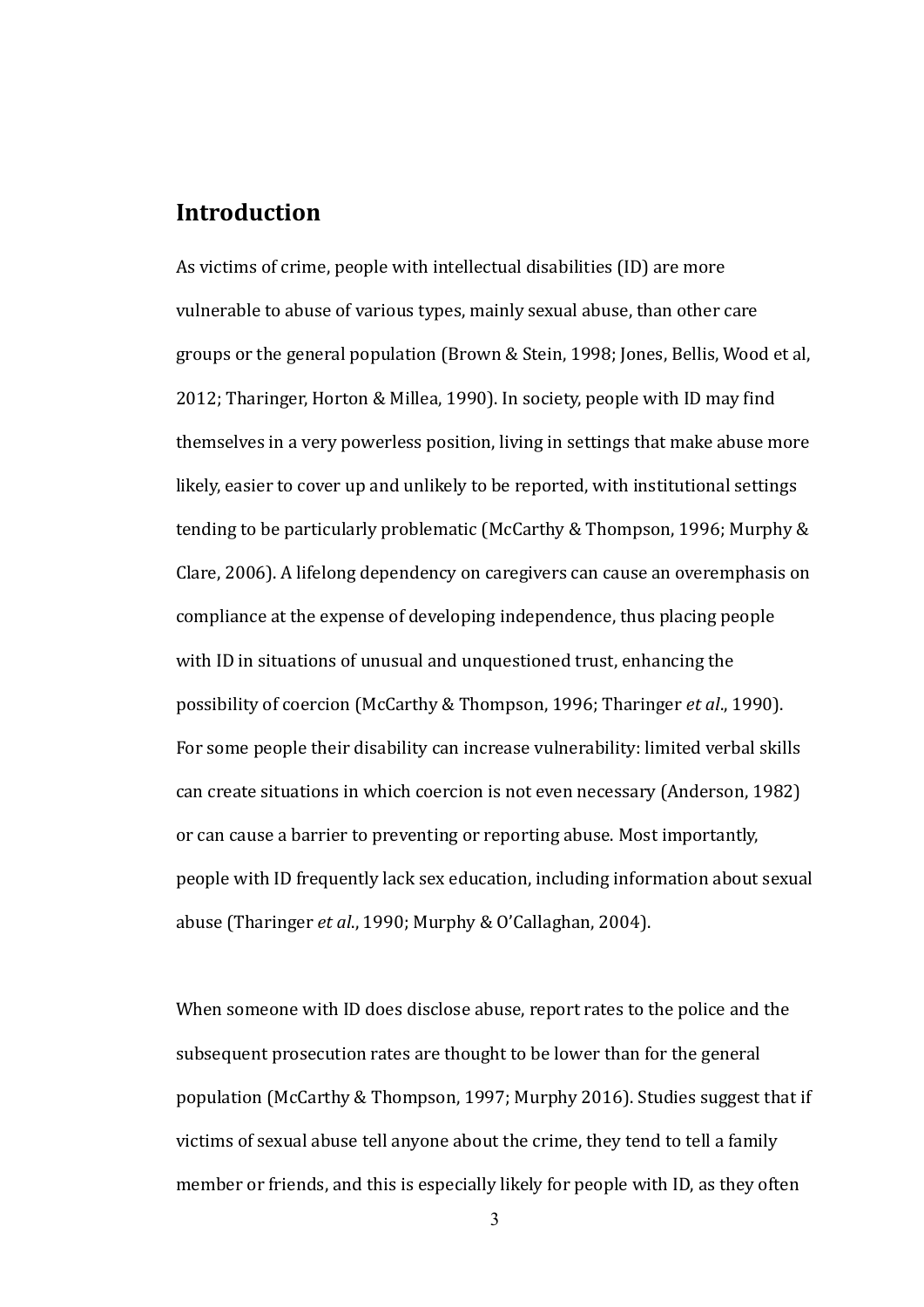have to rely on their carers to report to the police (Murphy, 2016). Nevertheless, a study in Cambridge suggested that 60% of the staff in residential day services would not report a major assault against a person with ID and  $10\%$  would not necessarily report a rape, if the perpetrator was another service user (Lyall *et* al., 1995). Several studies suggest diverse reasons for the low investigation and prosecution rates. For example, the police often have trouble identifying an ID (Sanders *et al.*, 1997). In his interview study of 15 sergeants in the UK, Hellenbach (2011) found that only one person had an accurate understanding of ID. A focus group study in Australia suggested that police officers also often rely on physical appearance as an attribute of an ID (Douglas & Cuskelly, 2012). This means that people with ID, especially those with a mild ID, are at risk of remaining unidentified, due to the lower likelihood of recognisable genetic disorders, their better adaptability, social competencies and absence of support staff (Hayes, 2007). In addition, when they are identified as someone with ID, the police may be reluctant to proceed with an 'unsafe witness' (Brown *et al.*, 1995).

As a consequence of these kinds of difficulties, the influence of interviewing techniques (Clare & Gudjonsson, 1993; Milne, Clare & Bull, 1999; Kebbell, Hatton & Johnson, 2004; van Nijnatten & Heestermans, 2010) and the effect of ID on witness testimony (Murphy & Clare, 2006) have been studied. Results suggested that people with ID have more difficulties relating to consent to sexual relationships, providing eye-witness accounts (Ericson & Isaacs, 2003), and following court proceedings (Ericson & Perlman, 2001; Kebbell, Hatton & Johnson, 2004). Clare and Gudjonsson (1993) reported that in interviews,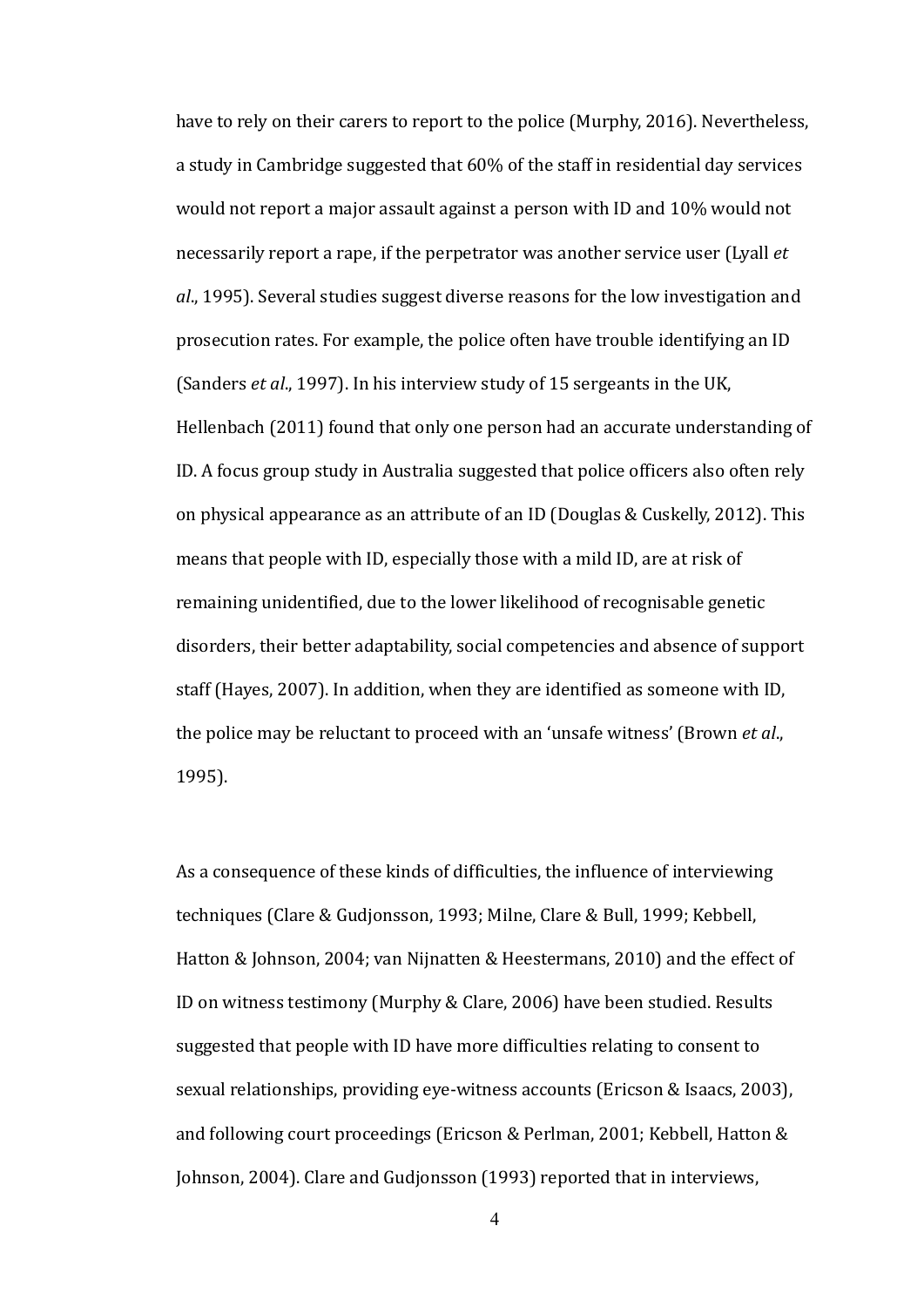people with ID were more likely to acquiesce, to confabulate, to be compliant and suggestible than people without ID. However, interviewing techniques like the cognitive interview (Milne, Clare & Bull, 1999), using free recall tasks, avoiding leading, false statement and suggestive questions (Perlman *et al.*, 1994), could improve evidence from witnesses with ID and they could become perfectly good eye-witnesses.

Research has also suggested that people with ID were being examined in court in the same way as the general population, without any allowance for their ID (Kebbell, Hatton & Johnson, 2004). People with ID's disadvantages in court make it easy for lawyers to make them appear unreliable in cross-examination. Kebell *et al.* (2004) compared transcripts of 16 trials in the UK involving people with ID to 16 transcripts of trials with people without ID and found that the questioning of both groups was almost identical. In cross-examination, barristers used high numbers of leading questions, yes/no questions, negative and multiple questions and repeated questions, which tend to enhance suggestibility. O'Kelly *et al.* (2003) compared the judicial interventions in 16 trials involving people with ID with 16 trials of the general population. They found no significant differences in the number of interventions made in both groups. These findings suggest that judges probably lack information about the vulnerabilities of people with ID.

After a campaign in England for better training for the police (VOICE UK, 1998) and calls to change the law, the Youth Justice & Criminal Evidence Act 1999 was passed and started to come in force in 2001. Guidance for the implementation of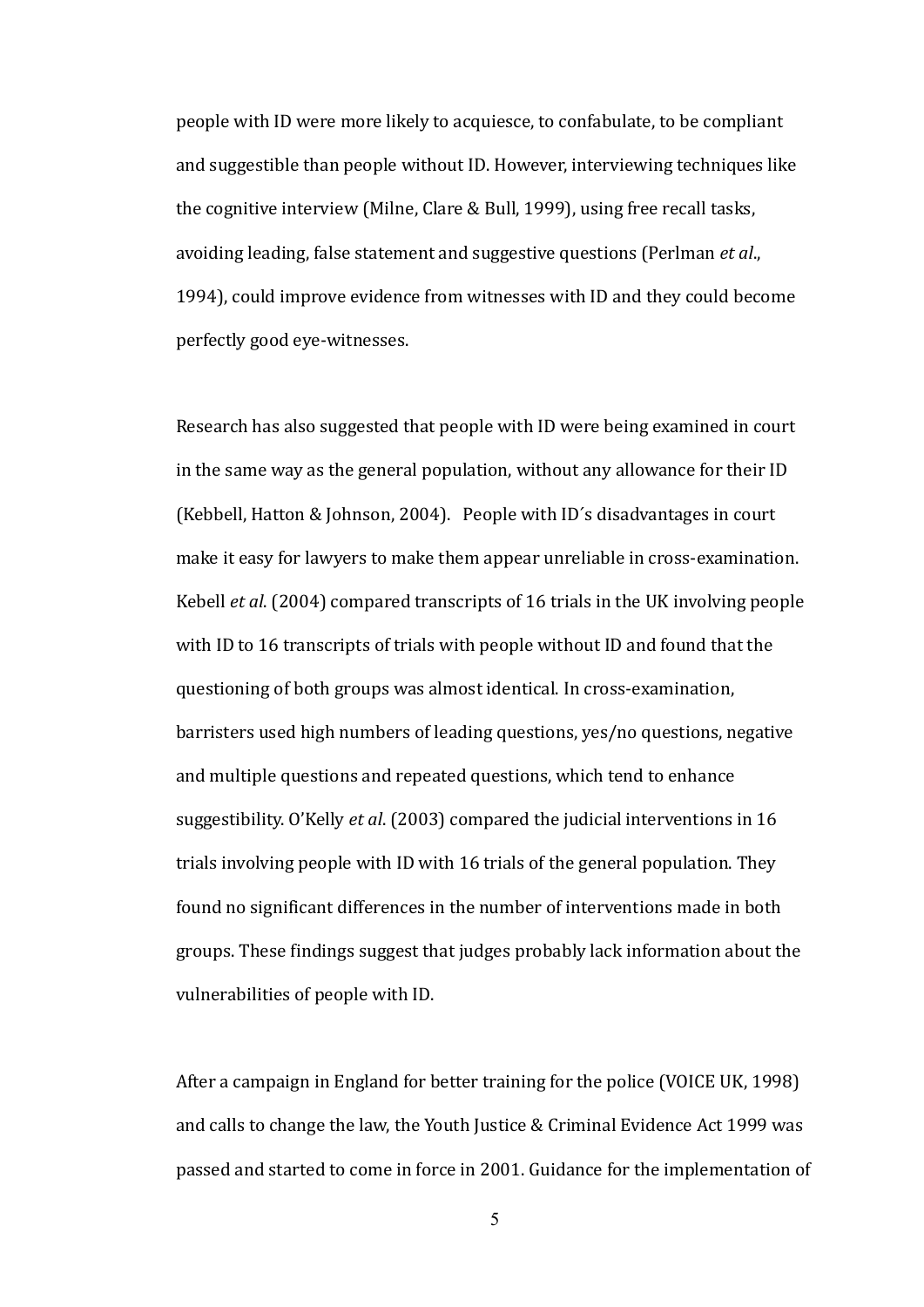the legislation was been published by the Home Office to help the police and the crown prosecution service to identify witnesses with ID early, and for interviewing and examining in order to get the best evidence from witnesses with ID (Home Office, 2000). The act allowed the use of special measures to enable vulnerable witnesses to give improved evidence in court (Cooke & Davies, 2001). These include:

- The use of screens to protect the witness from being confronted by the accused.
- A live television link to the courtroom, through which the witness can give evidence at the actual time of the trial
- Exclusion of the public from the court in cases of sexual assault or intimidation
- Removal of wigs and gowns
- Video evidence-in-chief prior to the court case
- Video cross-examination prior to the court case
- Use of an intermediary, to assist the witness in understanding questions put to them and communicate answers to the court

Since the implementation of this act however, little research has been carried out to evaluate its usefulness for people with ID and little is known about individual's own views and opinions of that experience.

The aim of this paper is to report on an exploratory study of how people with ID who have allegedly been victims of sexual abuse, and their carers/supporters, experience the criminal justice process, from being interviewed by the police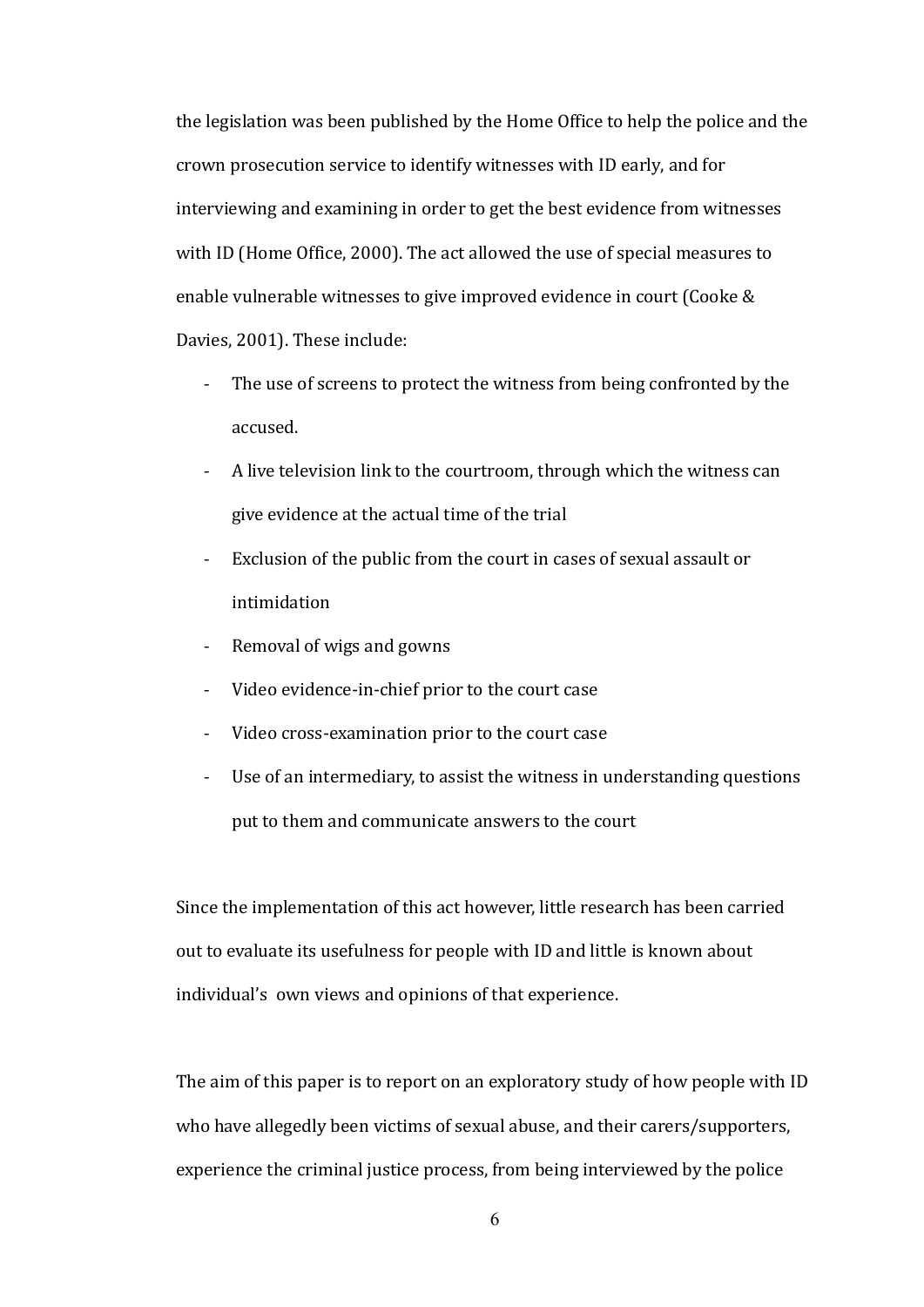through to their appearance in court, and after the court case ends. To this end, the following research questions were addressed:

- How did participants experience disclosing to the police, going to court and being questioned by strangers about a very intimate subject and what impact did the whole process have on them?
- What influence did characteristics of the Criminal Justice System have on these experiences?
- How were people with ID supported before, during and after this process  $\overline{a}$ and how did they benefit from this support?

#### **Materials and Methods**

#### Design

In order to delineate the 'emic' or 'insider' understanding of witnesses with ID going to court, a small, in-depth, exploratory study design using qualitative methods (and semi-structured interviews) was used. A Grounded Theory approach (Glaser and Strauss 1967; Strauss & Corbin, 1998) enabled the research process to begin inductively, exploring individual's experiences in court (including their thoughts and feelings), how the court process influenced their and their carers' experiences, and whether or not changes in the environment had an impact on their perception of the situation. Field notes made on initial interviews informed subsequent questions so that an in-depth discovery of the social phenomena could be captured. Grounded Theory is regarded as a particularly suitable approach for exploring topics that have been rarely studied (Goulding, 2002) and where it is the intention of the study to move beyond a

 $\overline{7}$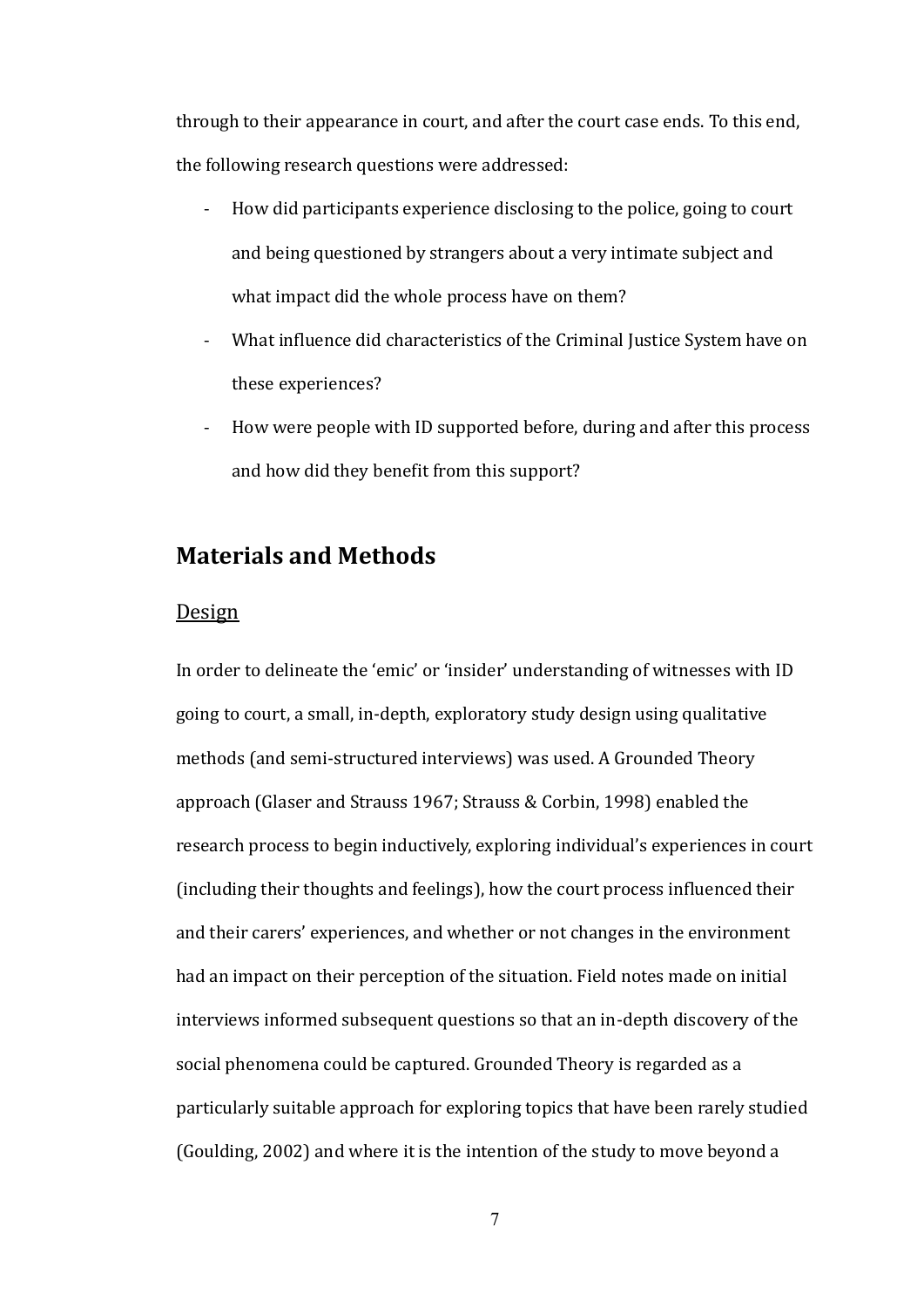'thick' description of the social phenomenon to the development of an explanatory theoretical model, grounded in the data.

#### **Participants**

It is recognised that people with ID are especially vulnerable to being victims of sexual abuse (Brown & Stein, 1998), but the problem is a very hidden one. It was anticipated therefore that it would be difficult to recruit participants, so purposive sampling was used. Initially, interview participants were contacted through a clinical psychologist who often acted as an expert witness. As the aim of recruiting a pool of 20 interview partners could not be reached through this procedure, the recruiting process was extended to contacting participants through a Day Centre in the UK, in the Trust where the psychologist worked, and an Independent Sexual Violence Advisor (ISVA) from a UK charity. The Day Centre was identified as working with potential study participants through personal knowledge of the expert witness, but in the end participants declined and could not be recruited through this route. The charity was contacted as an organisation known to work with people with intellectual disabilities who have been victims of sexual abuse, their families and professionals supporting them.

Finally, after contacting 37 potential participants with ID, all of whom had been alleged victims of abuse and all of whom had capacity to consent, only 4 people with ID agreed to talk to the author about their experiences; in addition the 4 carers/supporters also agreed to participate. Some of the latter had attended court in several cases and one was interviewed regarding 3 different cases. None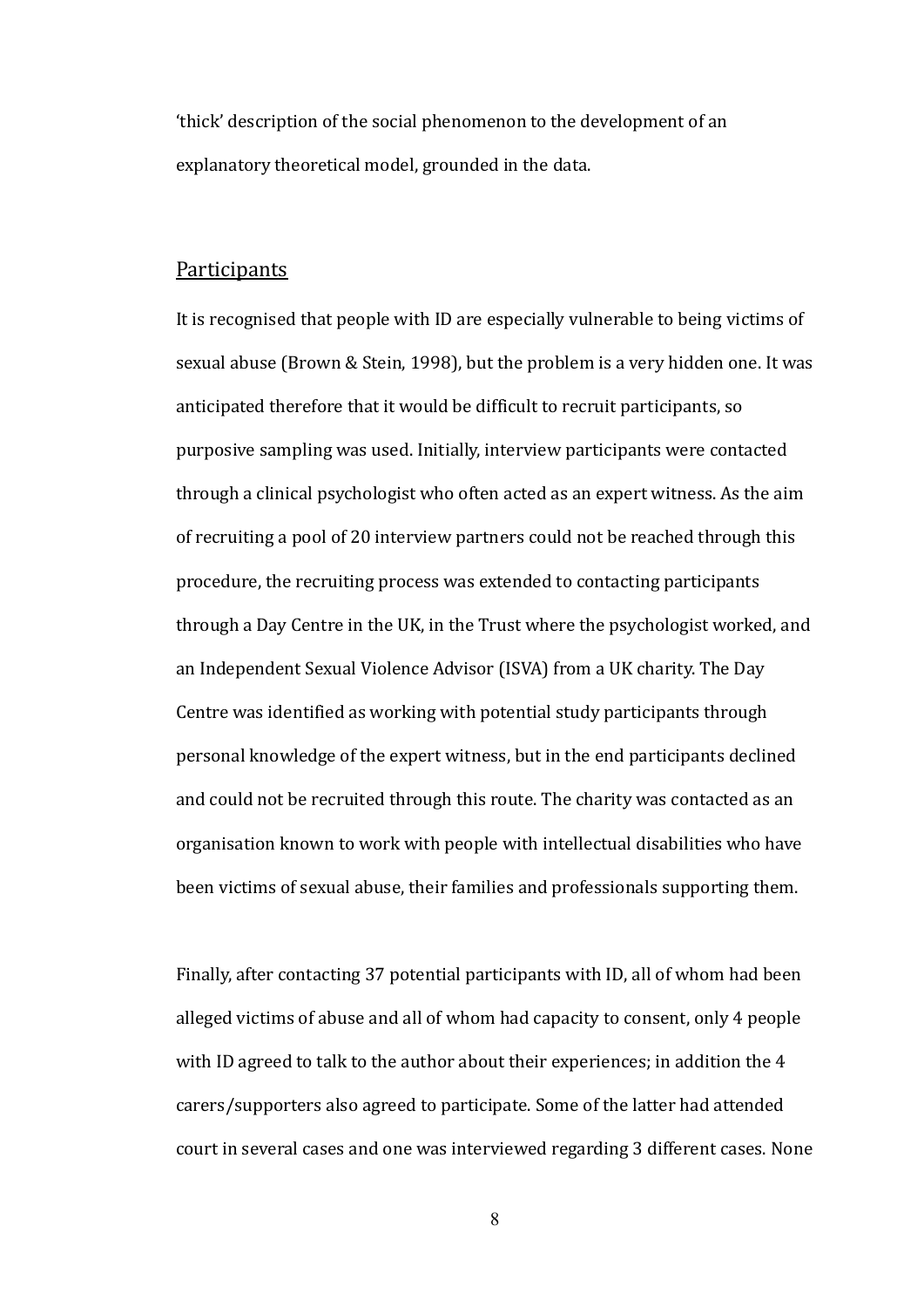of the cases had resulted in a conviction, though this is by no means unusual for cases involving alleged victims with ID. Of the 8 interview participants, 7 were white British, one person was African and all of them were female (see Tables 2 & 3).

#### **Measures**

Interview questions were constructed with the help of three experts: one expert witness (psychologist), an experienced researcher in the field of intellectual disabilities and sexuality, and an experienced qualitative researcher. Two slightly different sets of interview questions were constructed: one for the carers and one for the people with ID. Differences between the two consisted of simplified wording and adding of pictures and symbols for people with ID in order to fit their needs. The interviews consisted of a brief set of demographic questions (age, gender, diagnosis, offence alleged, outcome in court), followed by an initial set of 6 questions accompanied by several possible prompts (see Table 1). If participants with ID did not want to talk to the author alone, their carer was allowed to be present during their interview. Prompts from carers in order to facilitate recall of the events were accepted, as long as the carers' comments did not substitute the victims' responses. The interviews were audio recorded with participants' permission and transcribed.

#### (Table 1 about here)

#### Procedure

Ethical approval was obtained from the Tizard Centre Ethics Committee.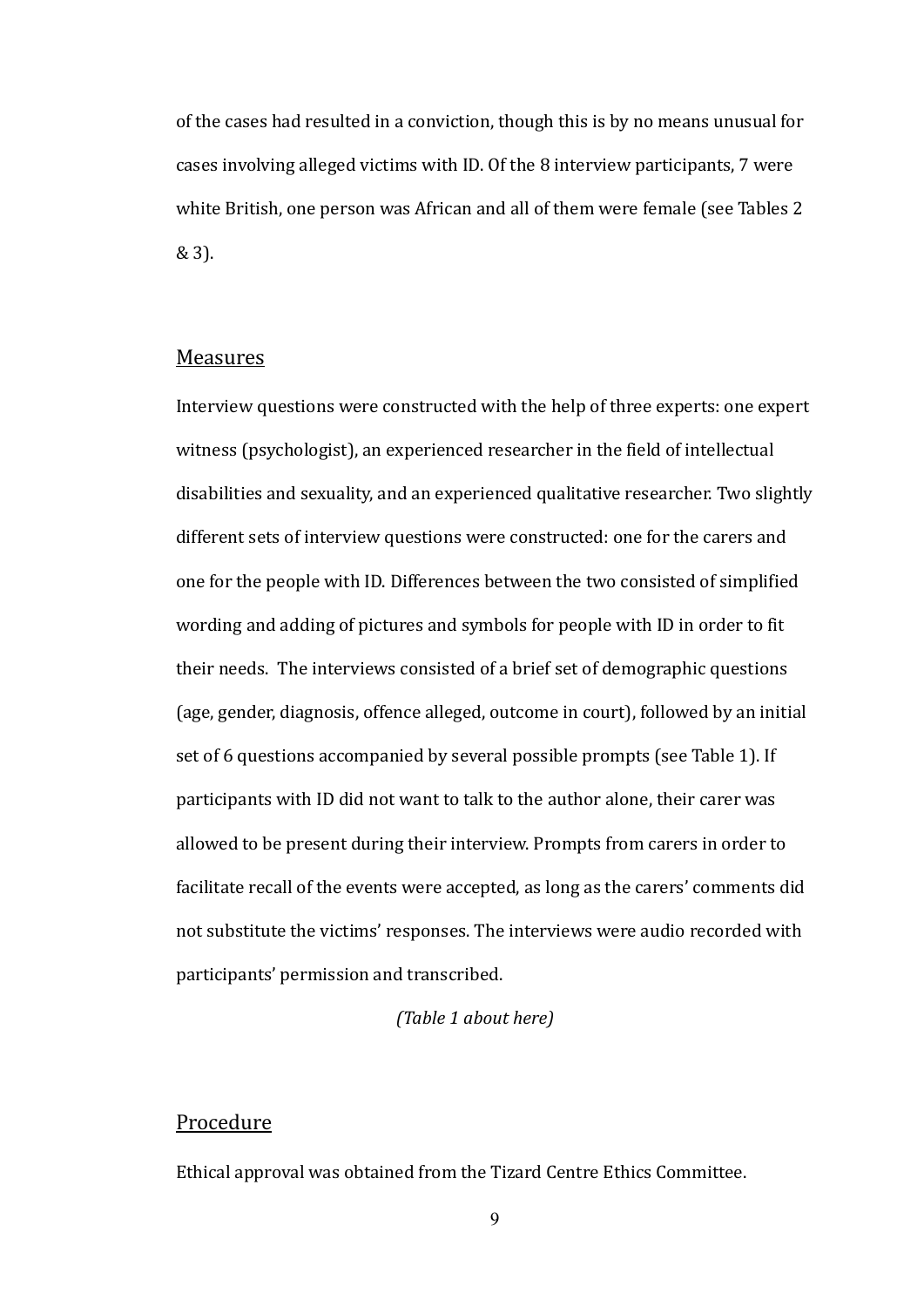Consent was obtained from all 8 participants. All interviews were conducted in participants' homes or their work offices and lasted between 30 and 60 minutes. All the interviews were taped and transcribed verbatim. All participants were informed about the purpose and procedure of the project by an initial introduction letter and an information sheet. Only those able to consent for themselves were included and all participants signed consent forms. As soon as data collection started, all data were given a participant code and no participant information was to be found on the raw data. This accounted for the whole period of the project, as well as for any subsequent data analysis, publication or conference presentation.

#### *(Tables 2 & 3 about here)*

#### Analysis

In keeping with the Grounded Theory approach (Glaser & Strauss, 1967; Strauss & Corbin, 1998), data collection and data analysis were conducted simultaneously. Transcripts were initially rigorously read multiple times by the two first authors who independently coded and categorised the data. Patterns of categories were subjected to a process of 'constant comparison' between the codes and the categories, in order to adjust and refine them using further data gathering. In this way participants' intentions, meanings, actions and situations were studied, whilst the researcher stayed close to the data, so concentrating and reflecting on what participants said, rather than on preconceived hypotheses. Thus accounts from different individuals were compared with each other, data from the same individuals were compared with themselves at different time points, and data were compared with emerging categories, which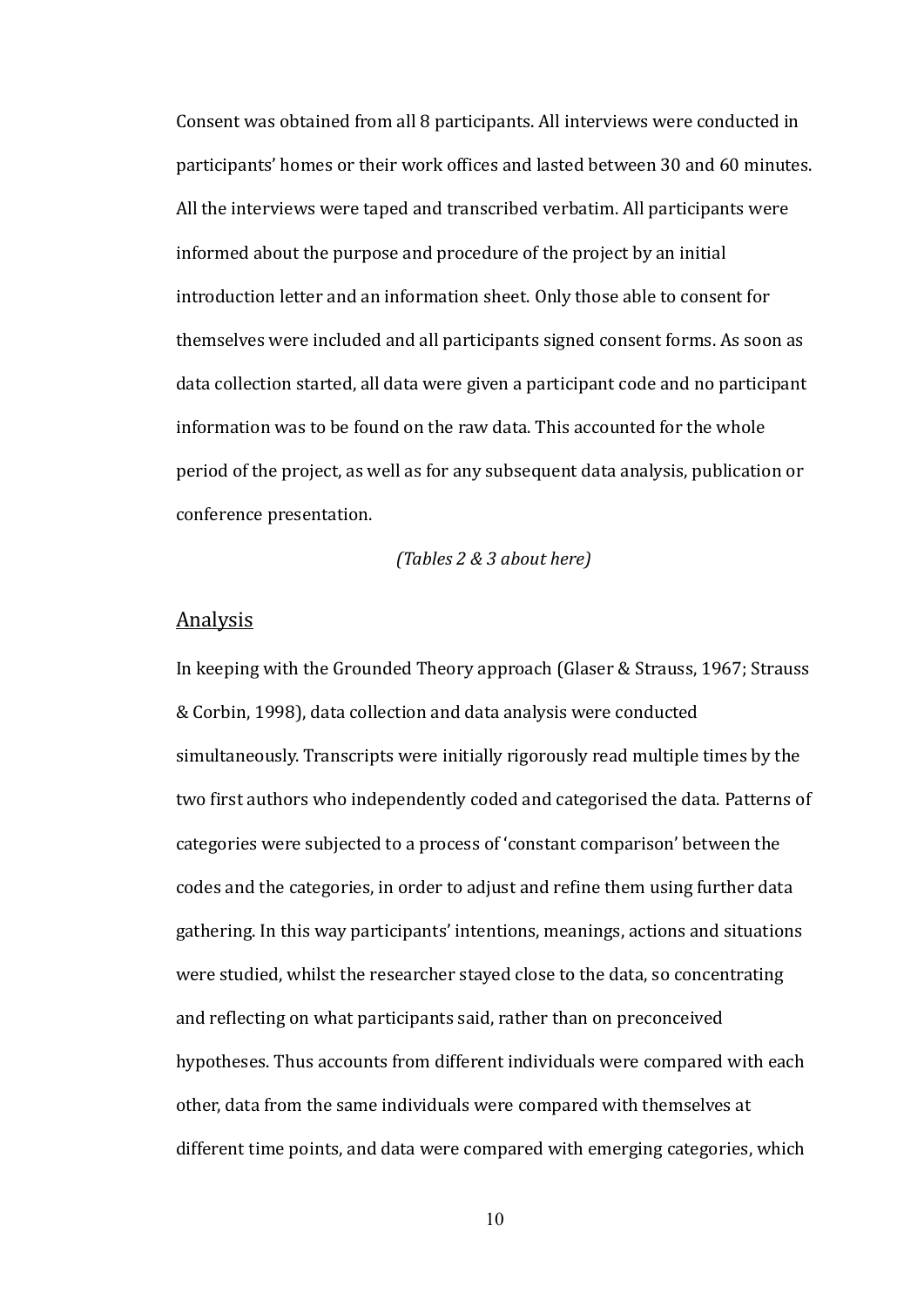were refined and re-defined. Elongated discussions between the authors comparing categories and sub-themes followed, until saturation and thematic reliability were achieved. This process yielded four overarching themes that moved beyond description to interpretation, and which both first authors agreed on 100%. As a result of this process a theoretical framework was also developed which explained the data.

#### **Results**

Out of 37 sets of information sheets sent out in a variety of ways (see Methods) only 8 people agreed to take part. 4 of them were people with intellectual disabilities, 2 of them were family members acting as their carers, one of them was a service manager interviewed as a carer and one of them was an Independent Sexual Violence Advisor (ISVA) acting as a carer in 3 different cases (see tables 2 and 3 for details). In order to ensure anonymity, all the names used have been changed.

Four superordinate themes emerged from the analysis of the data. These were:

- a. Trauma
- b. Fluctuating support
- c. Mutual (mis)understanding
- d. (In) justice

The themes include several categories and subcategories and these are summarised with illustrative examples below and in table 4. The quotes chosen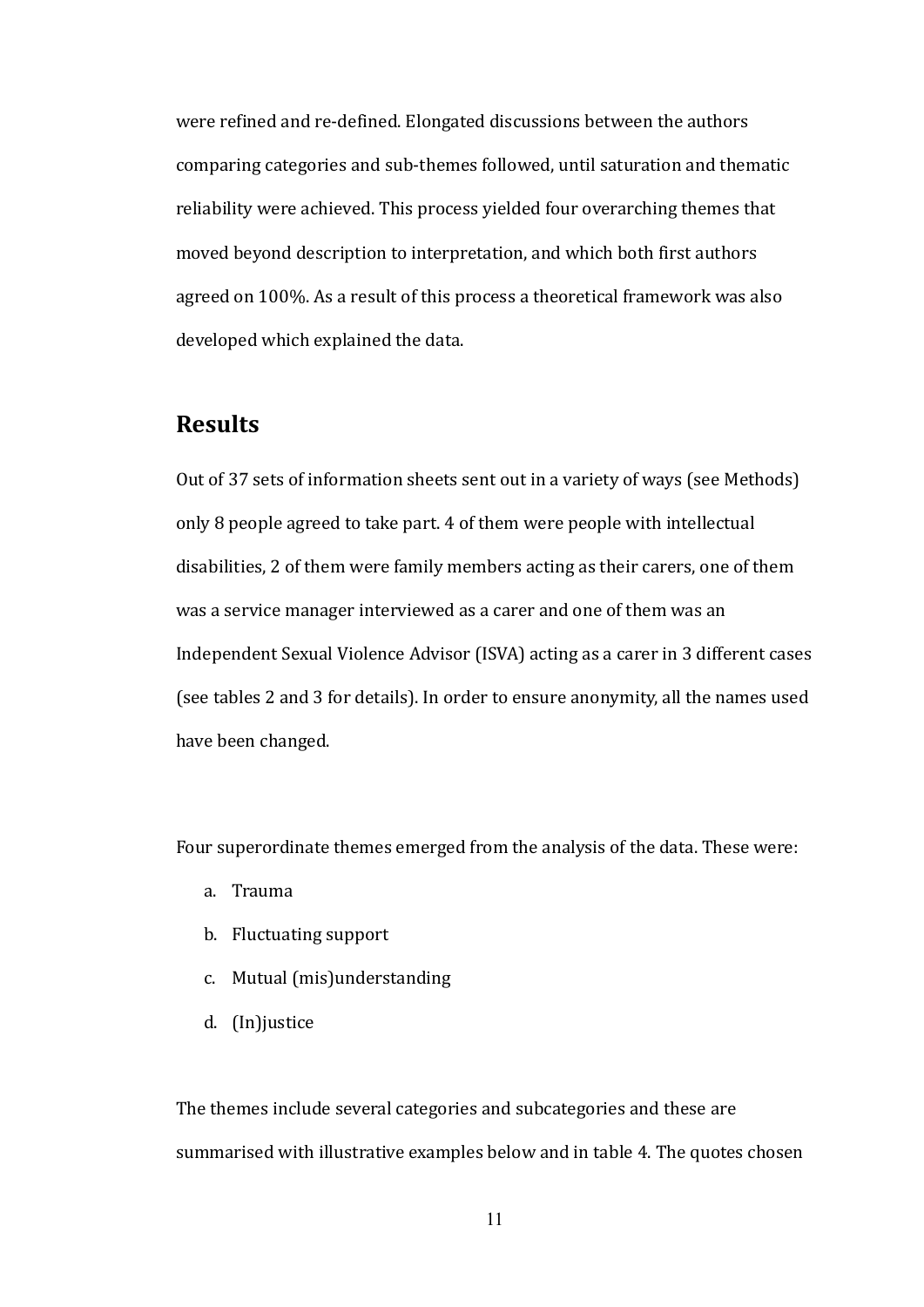in the table add to the quotes in the text, so the reader is referred to both the text and the table. The data and the resulting themes were used to generate a theoretical model (see Figure 1), as is usual in Grounded Theory

(Figure 1 & Table 4 about here)

#### a. Trauma

'Trauma' related to people's emotional, mental and behavioural reactions to both the events of the incident (sexual assault) and the court case. It described the impact of these events on the victims', carers' and relatives' emotional and mental health. Manifestations of reactions to the incident include emotional and mental ill-health, like symptoms of depression or being at risk of committing suicide, or complete withdrawal.

'[...] and she was just erm... suicidal. She was just going off the wall, completely.'(Angela, Interview 8)

It seemed that not only the incident, but also the court case could be experienced as a traumatic event, so that shock and disbelief, after coming out of the courtroom, were expressed in participants' stories.

'I was traumatised! Absolutely traumatised. I can honestly say it's probably the worst experience I've had in my life. It was awful.'(Camilla, Interview 1)

Cross-examination, and some lawyer's behaviour in court, were perceived as a second act of violence against them. This was also expressed by one of the victims saying that she would not want anyone else to have to go through the same experience as she did.

'It's almost like she's been violated twice, do you know what I mean, by the abuser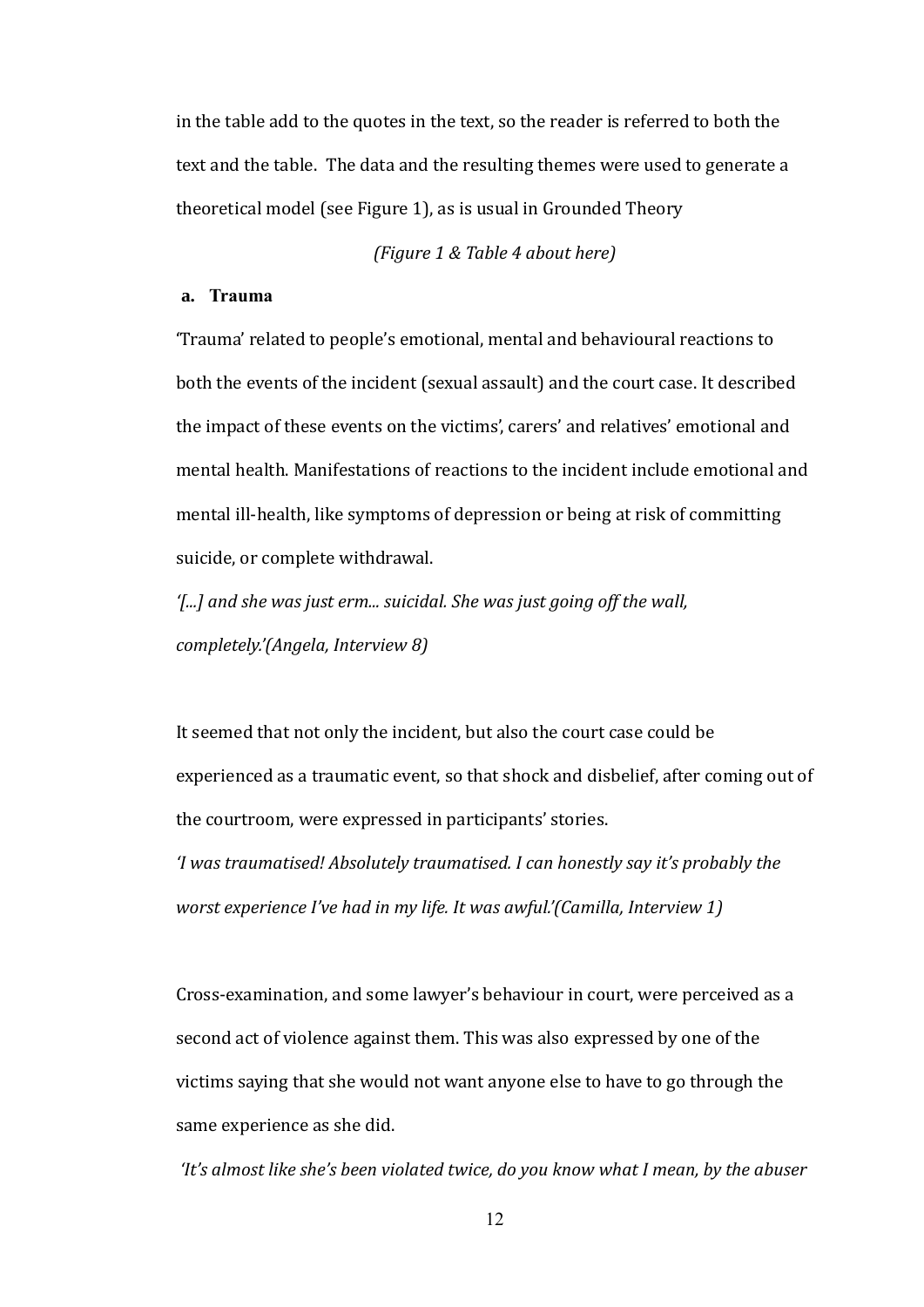*and then by the court (Conny, Interview 4).'* 

The difficulties people experienced with questioning in court were associated with both the types of questions (which were often leading questions, suggestions or even accusations) and the style of questioning (which - especially in cross-examination - was perceived as harsh, cold, aggressive and manipulative).

*╅And then the defence asked ╅Why did you let him in╂ Why did you let him into your bedroom?' You know... 'I put it to you that you enjoy having sex with him'. (Angela. lnterview 7)* 

The way victims and carers felt about the judges and the lawyers depended a lot on their understanding of ID and how they behaved towards them. A judge was perceived as helpful and supportive if he understood the needs of the victim in offering breaks, giving more time to answer and stopping inappropriate questioning by a lawyer. Consequently, the judges and the lawyers were perceived as rude, aggressive and inappropriate if they clearly showed no understanding of ID.

*'I didn't like the judges either (Paula).* 

*'* What was wrong with the judge? (Interviewer).

'Rude' (Paula).

*Yeah he was very rude to you. He brought... the judge would come up to the room where we waited and he brought the defendants with him as well. Erm... the judge* asked ... a question, and you could obviously see that P. was very nervous and only *gave a one-syllable- answer. And he was quite aggressive in saying 'well I hope*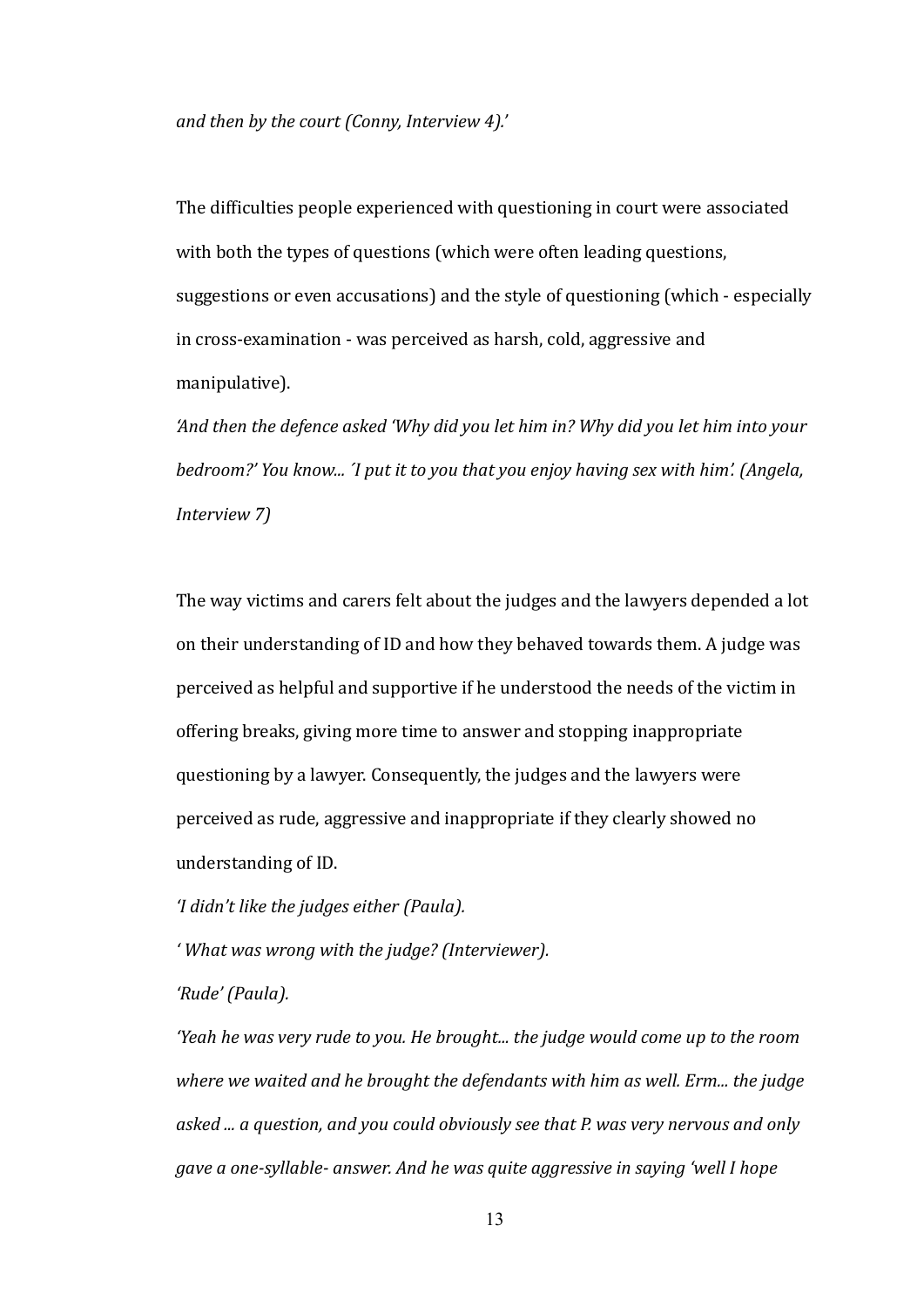*you're not gonna be like that when you're being interviewed' (Conny).' (Interview ぱょ*

"Trauma' also included the long-term impact that the incident and the court case had on people. The need for psychological support was often expressed, and in some cases there seemed to have been some permanent changes in the person's perspective on life, including a loss of trust towards other people, a feeling that people were generally bad, and/or that all men were bad.

*'f...Ioh all these men in my life... I need more support on that side, to deal with all the men. And it hurts. It's really hurting me.'(Sarah, Interview 9)* 

The fear of seeing the perpetrator referred to feelings generated both outside court (before and after the court case), and inside the court itself. Protective screens and/or the use of a video link went some way to preventing this in court and this was considered helpful, but in one case this was not enough as the fear of the perpetrator was too overwhelming.

*f* But she was very conscious of the fact that he was looking at her. Although she *couldn't see him she was very conscious of the fact that he was there. And he was in the same building as her and she was terrified.' (Camilla, Interview 1)* 

#### **b. Fluctuating Support**

'Fluctuating Support' described the need for appropriate support for the victims and their carers in order to cope with the trauma they were experiencing and with the court case, and the consequences of not receiving this support.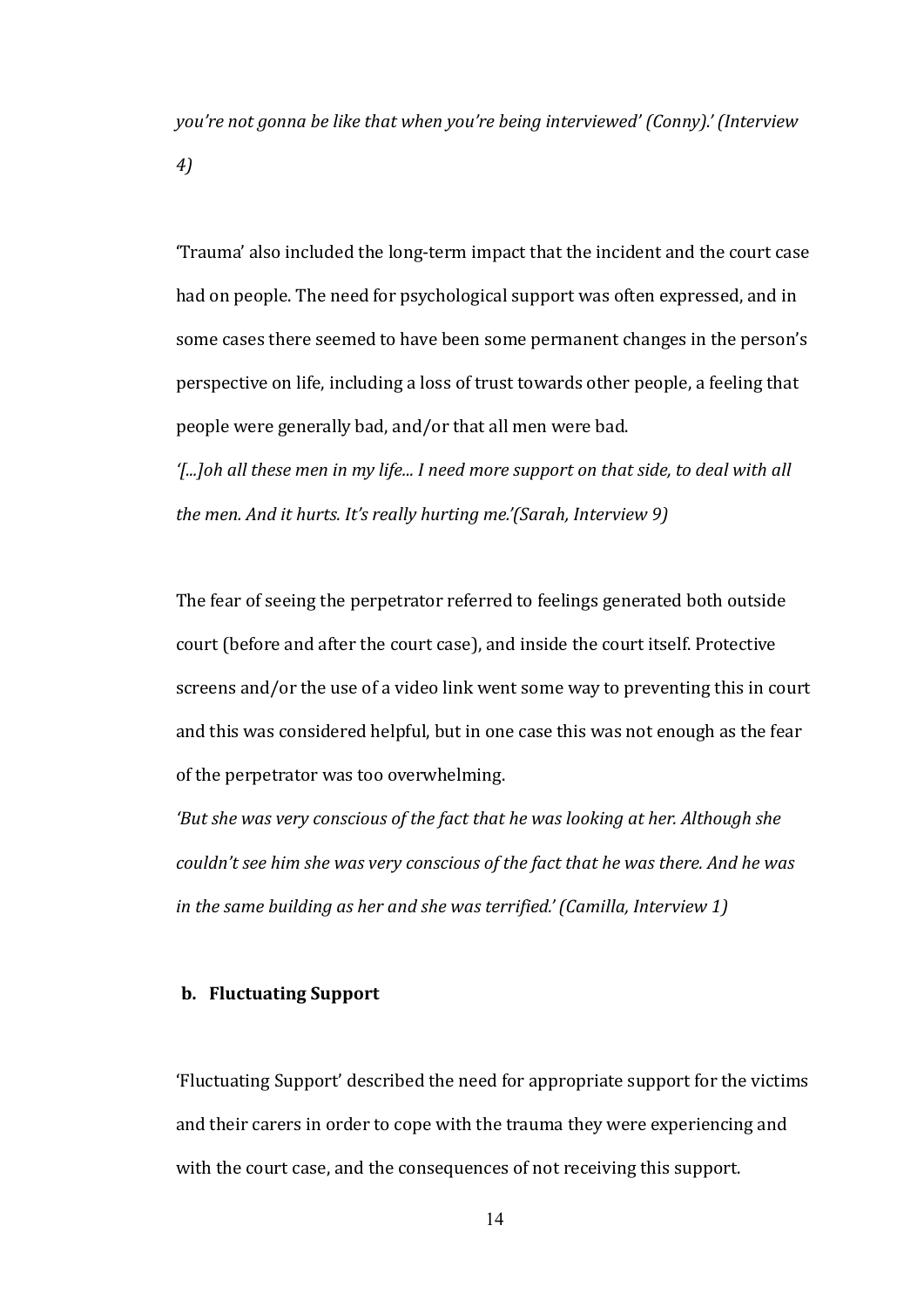Support that was beneficial to the victims stemmed from several sources. The first situation in which victims need support is when they get in touch with the police. Generally the police were considered as helpful and supportive. especially before the court case.

*f* the officer...the policewoman I spoke to ... When I first spoke to them I told them  $\overline{I}$ *that he'd raped me. So they took me inside so no one else don't hear it. There was this policewoman called K.. I keep in contact with her, she's a nice lady. Without the police I wouldn't know where to get to.' (Sarah, Interview 9)* 

 The next step in supporting people entailed the preparation for court and explanations about further police and court procedures. Good preparation for court included knowledge about the special measures that could be used, and what advantages or disadvantages the different measures would have for them.

*for was talking about – at one point-doing the video-link... [...] it's so impersonal,* although you're in a little room doing it the whole court can see you. There are *these big flat plasma screens all around the court, so everybody can see you. Whereas if you're behind screens for special measures, the only people who can see you are the defence, the prosecution, the jury and the judge.' (Angela, Interview 7)* 

Both the need for psychological support and the need for an advocate before and during the court case were expressed by victims and carers. This is due to the lack of experience people have with court, and their barristers, even though they were their 'advocates' seem to be unable to fulfil this role. Family members and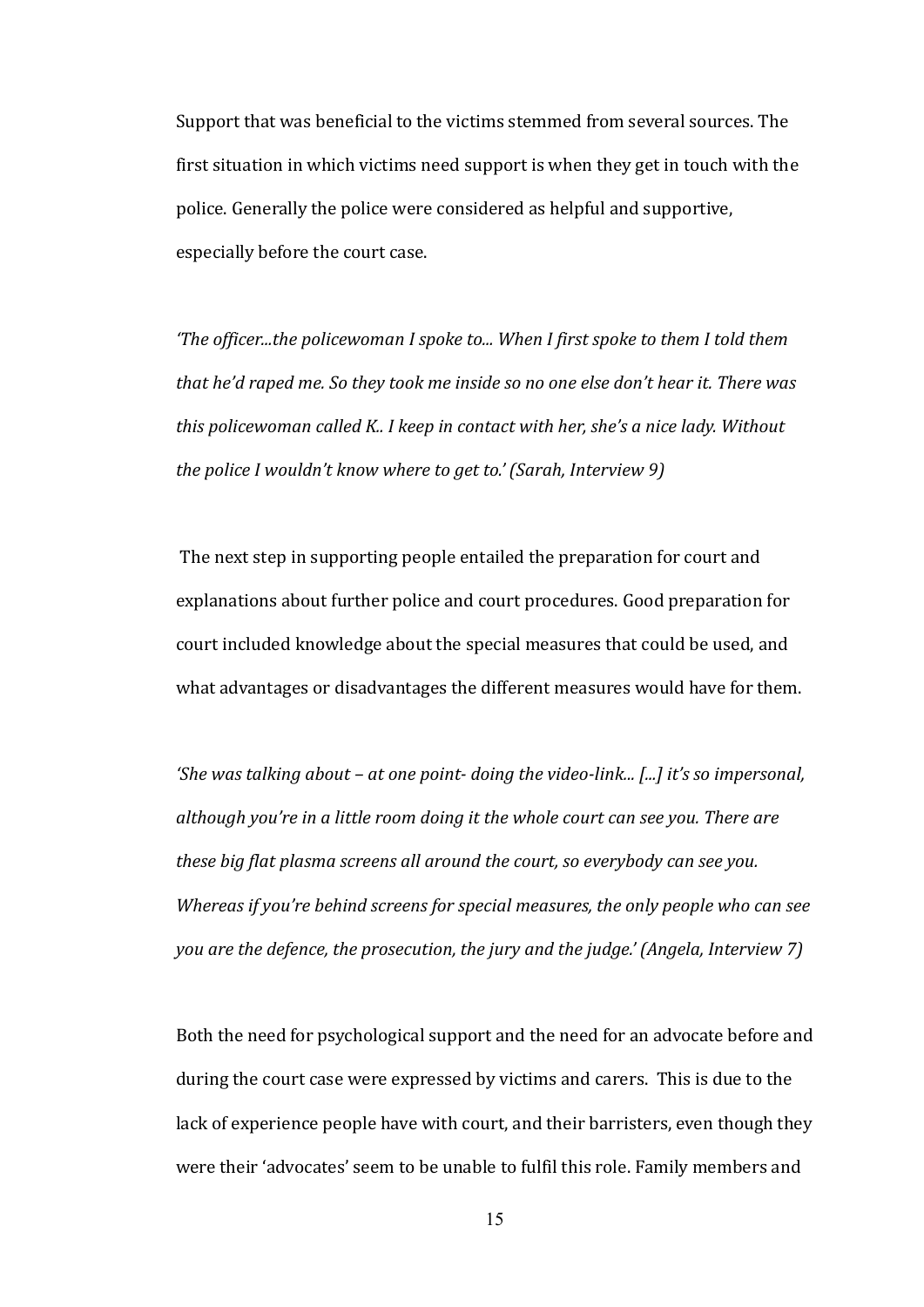carers also found it difficult to advocate for the people they supported due to their unfamiliarity with court.

*the really needed the psychological support. She couldn't have gone through the court case without it. [...] The counselling is helping me. It's good that I'm in counselling.' (Camilla, Interview 1)* 

*for other people... other women... get somebody, some... and advocate, to help them to go to court. Even if it's him to speak up instead of your own self. This is, I have my first advocate now. In the past I didn't have one. ' (Sarah. Interview 9)* 

The interviews with the Independent Sexual Violence Advisor (ISVA), who was a supporter in several cases, showed that her experience with the police and the Criminal Justice System was a big advantage when it came to fighting for the rights of the victim.

*f* But I think in all rape cases, whether you have a learning disability or not, I think *it's really important that erm... you're allowed to come in through the back* entrance. In most courts this happens automatically, so that you're not likely to *bump into the perpetrator's family or friends. We had to remind the witness service that we are allowed to come in through the car park'*(Angela, Interview 8)

The third crucial source of support for both the victims and their carers was their social network. The importance of this source of support becomes even clearer in those cases in which it was lacking or where the support was inappropriate.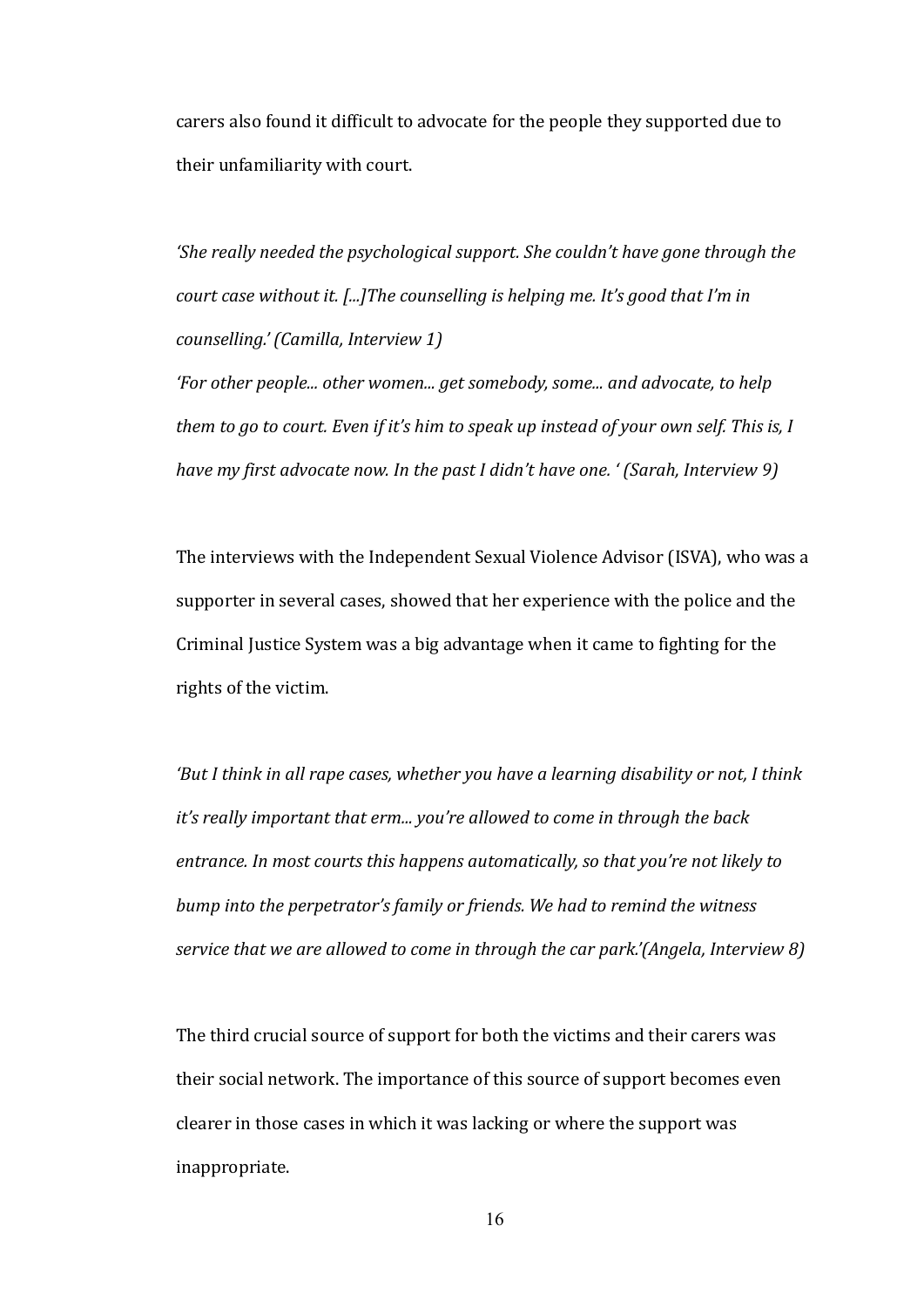$\hat{h}$  *but the thing is you had to rise up to it and deal with it and I'm on my own, I'm not married or haven't got a partner.[...] Yes I needed someone to talk to. I didn't actually have anyone.I kind of felt like I wanted someone here with me, but there was no one, so...'* (*Camilla, Interview 1*)

In several interviews people complain about a lack of support after the end of the court case.

*We never had any follow-up visits, I even asked the psychologist to come and see her because I was concerned. She started self-harming afterwards, pulling her hair* out and scratching herself. Because it stopped very suddenly, she gave her evidence *and that was it, they didn't see her again. It wasn't fair'. (Whitney, Interview 2)* 

But in some situations people felt let down by social services already before the court case, as they are not getting enough support, or none at all, even though they had to cope with the trauma of being a rape victim.

*'I only had 2 hours support, that was all, just one day, once a week. That was not enough. Until they put it up to seven hours, and then they reduced it to five later. [...]* No it's not enough! I need it 24/7. That's what I need. Because I'm worried *about strangers that I see on the street.' (Sarah, Interview 9)* 

#### c. Mutual (mis)understanding

Mutual (mis)understanding refers to understanding of intellectual disabilities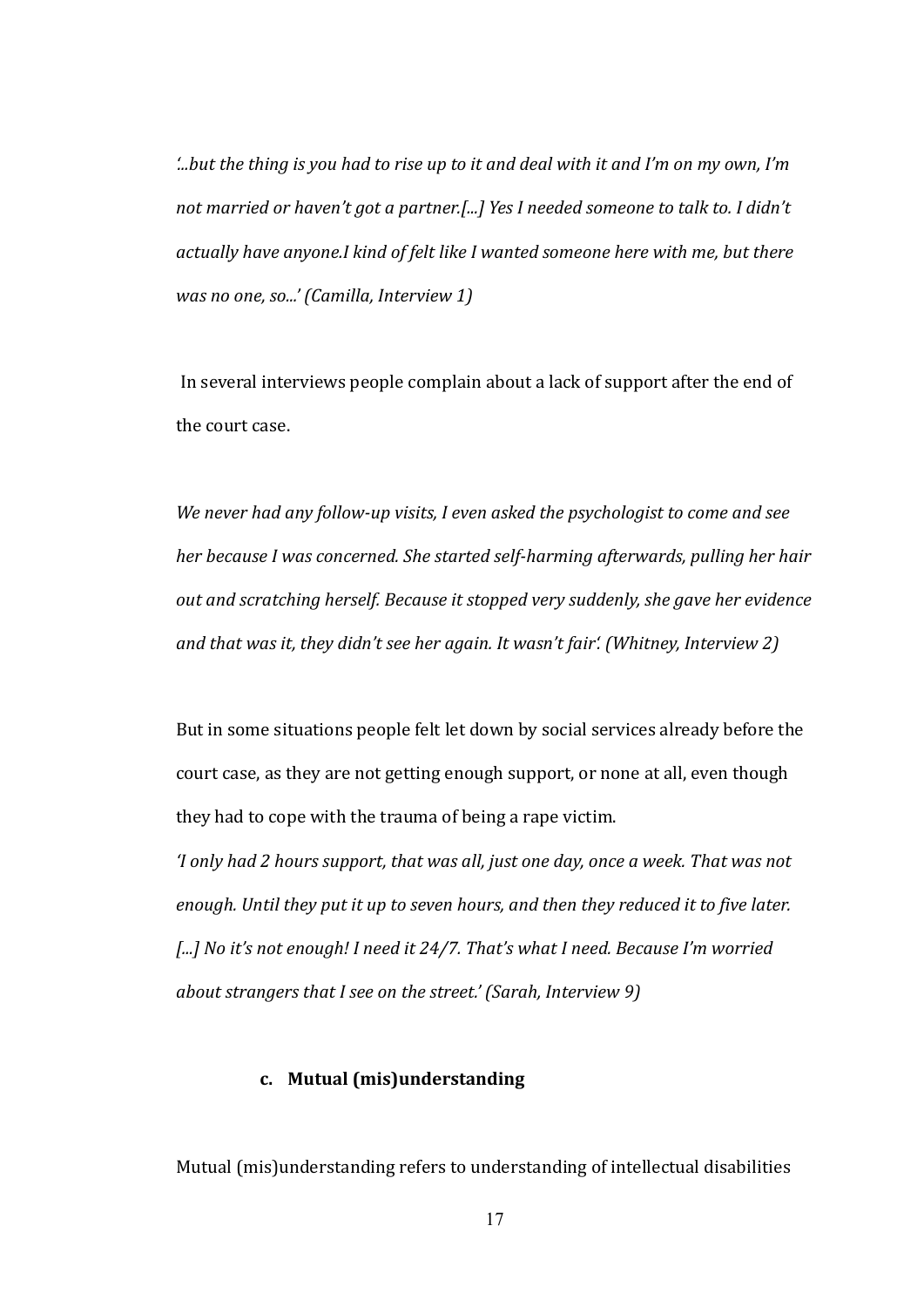(or the lack thereof) as well as the lack of understanding of the Criminal Justice System by the people interviewed. Understanding or lack of understanding of intellectual disabilities denotes the difference between those people who know, have lived or worked with someone with an ID and therefore understand their behaviour, and those who lack these experiences.

'People in the jury were judging a circumstance where they didn't necessarily understand where S. was coming from because of her disability I think. There are certain sort of patterns they don't follow. But someone from outside must think it's really weird.'(Camilla, Interview 1)

The other way of looking at 'understanding of ID' was the general lack of understanding of the police, the court staff, judges, and lawyers and how this manifested itself. Their inappropriate behaviour towards someone with an ID could be perceived by carers and victims as mocking the person with ID, judging them because of it, or even as aggression.

'I actually thought it was totally out of order. The way they spoke and the defendants...It felt like... because I spoke to them about P's response time, because I didn't want the judge to ask P. something and then he was waiting for ages, thinking that she's ignoring him. And when I expressed about the...you know the... that P. needs to process the information there was two ladies and they just giggled [...] And I could see P's mood changing, you know, especially when he said 'well I hope you're not gonna give yes and no answers when you're being interviewed'.(Conny, Interview 5)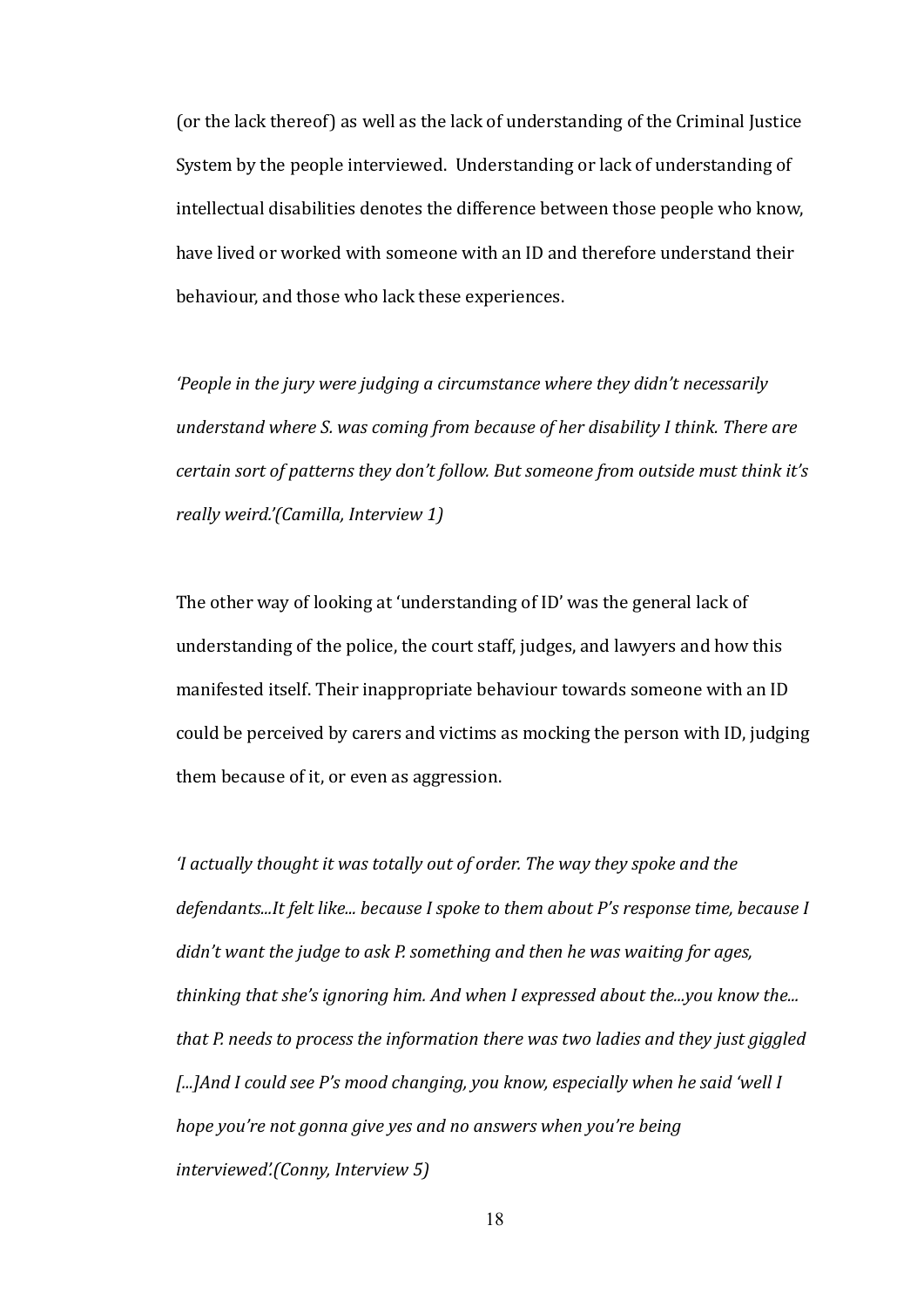Professionals that lacked understanding are also perceived as incompetent: when an intermediary got downgraded to a chaperone (i.e. someone simply accompanying the witness), it was considered to be due to the inability of the prosecution barrister to defend the victims' need for it.

*'Erm... the defence counsel went into her history of breakdowns and things. And then suddenly let the court know that the defendant has an IQ of 52. Which is a complete and utter lie. The prosecuting counsel did not stop the case and say 'I want to make enquiries about this', because he knew nothing about it.'(Angela, lnterview 6)* 

In contrast, some judges were perceived very positively, and as understanding of ID when he or she offered the victim to go through the trial in their own time.

*And then the judge says 'In your own time T., if you want a break, just let me know, and we'll have a break.' (Tanya, Interview 10)* 

On the other hand, victims and carers lacked understanding of police procedures, the court process, the language used in court and they expressed the need for more and better information.

*f* they speak in jargon and they tend to use long words. They use some words, don't *they. S. understands the majority of things, but people tend to talk to her at a level she can understand.' (Camilla, Interview 1)*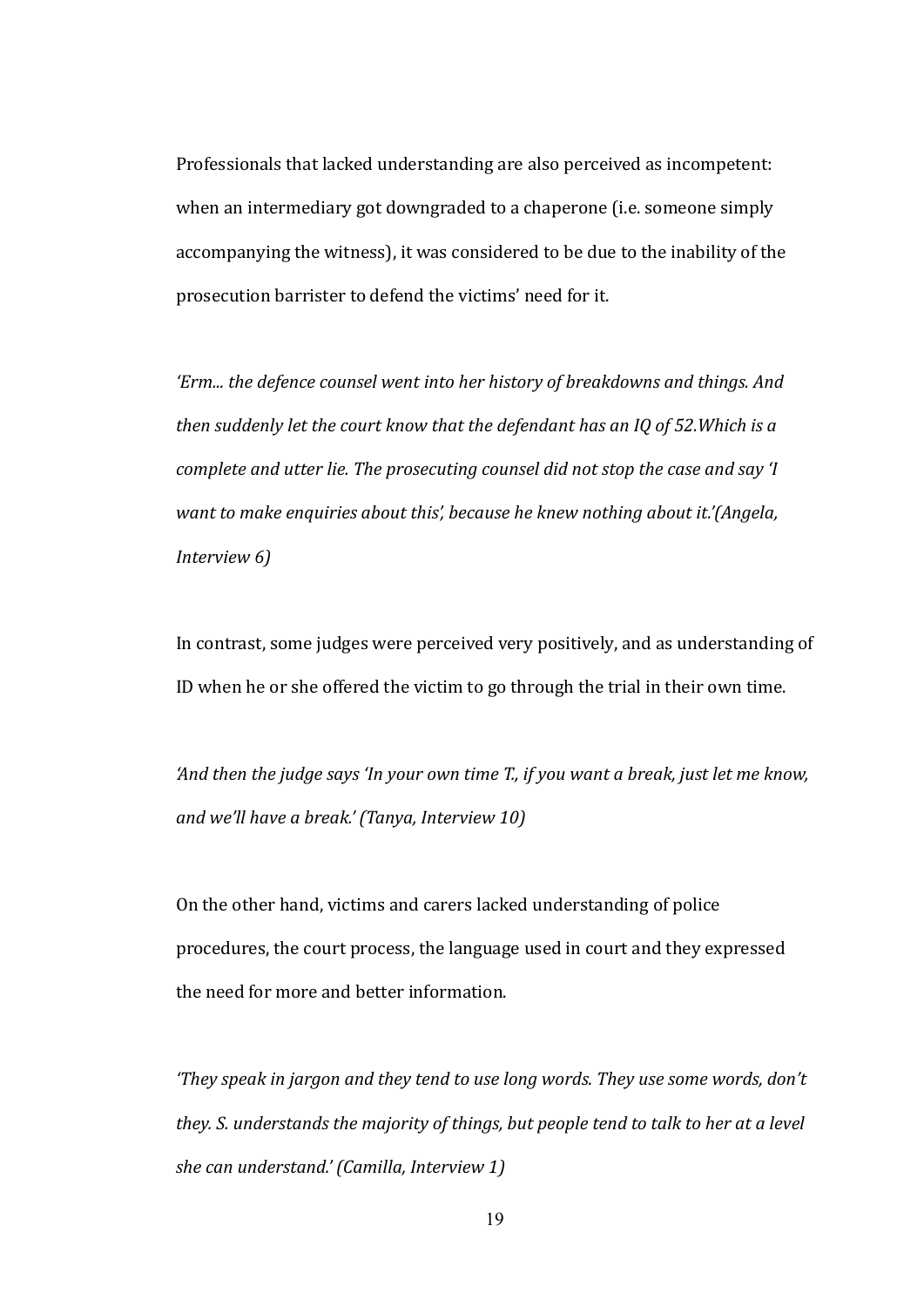The information people got about court procedures and the language used was considered as not very helpful.

*'And it didn't help P. at all really. Watching the video. We watched it about 3 times, and she still didn't get it at the end of it when I was asking her questions about it. It was a video about when you go to court, explaining what happens in court, and actually, nothing happened like, it didn't happen like that at all, you know, so...in P*'s eyes it was giving her false information, because it didn't happen how it was *said on the video. ' (Conny, Interview 4)* 

#### **d.** (In)justice

The category '(In)justice' contains two aspects that opposed each other. On one hand, people saw the court case as an opportunity to deliver justice, as a chance to fight for themselves or their clients and have the perpetrator punished for what he allegedly did. On the other hand, several factors during and after the court case contributed to a feeling of 'injustice', all linked to a no-convictionoutcome. The feeling of having an opportunity to fight for justice came with high hopes and was the motivation to go ahead with the court case in the first place. *'I felt like it was, for her, a chance to have her say and to defend herself because at the time she couldn't defend herself.[...] She wanted him to go to court because she didn't want him to do it to someone else.'(Camilla, Interview 1)* 

Unfortunately the factors that contributed to 'injustice' were stressed more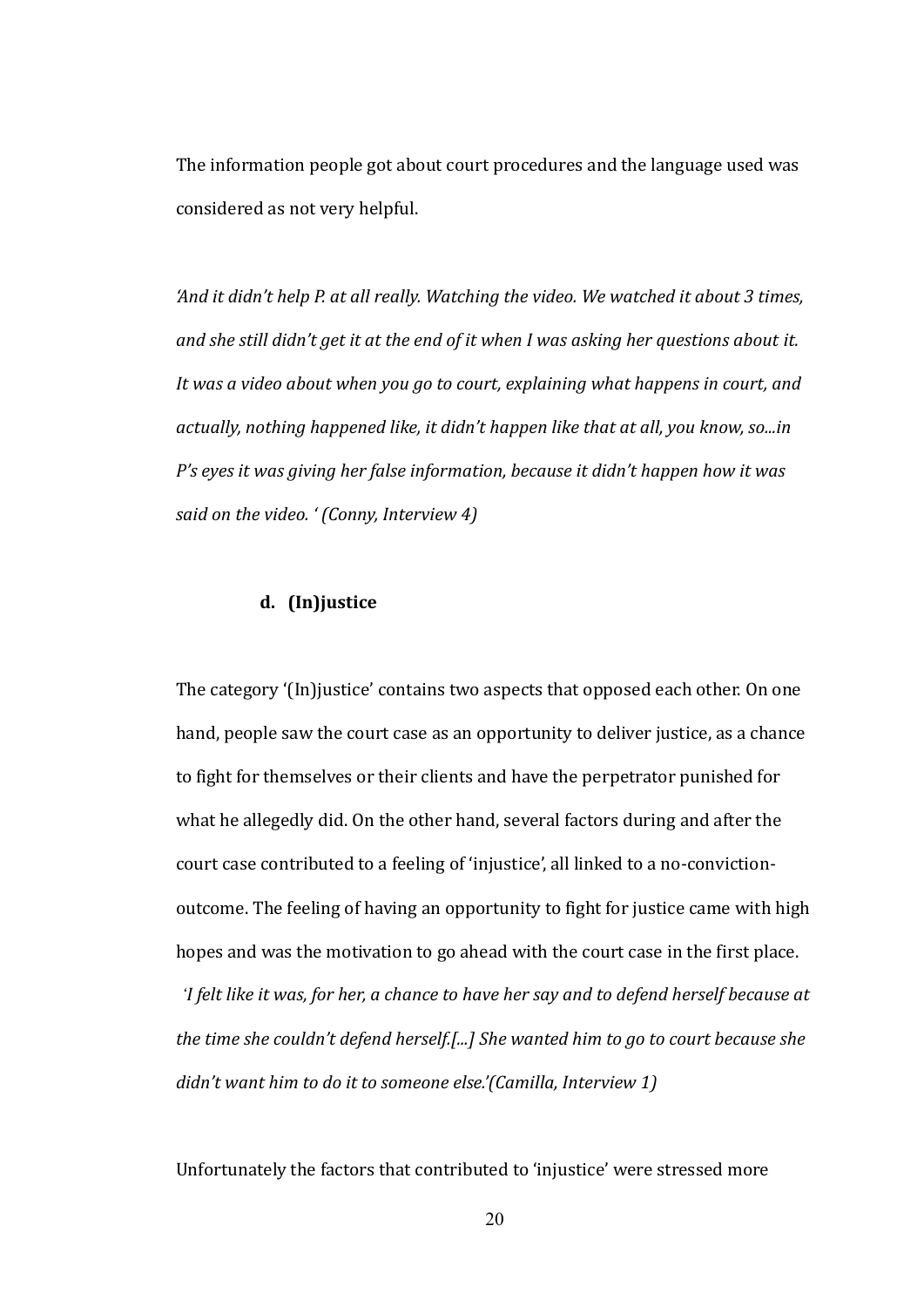often. A 'not-guilty' outcome of the case was perceived as injustice, as the alleged victims and carers felt they 'knew what really happened' and that the alleged perpetrator 'was guilty'. This feeling of injustice is accompanied by frustration, anger and disbelief.

*'I mean, if he'd gone to prison then I would have felt like if justice has been done* and it hasn't...and you've got no sort of way of...feeling like justice.' (Conny, *lnterview 5)* 

Cross-examination is also perceived as unfair and disempowering: due to the style of questioning, it was considered as disabling people from fighting for themselves or the person they supported.

'I didn't feel like I had my say, I felt like I was led (...) I felt like it came down to how *clever the lawyers were, the barristers were, and not to the actual facts.' (Camilla, lnterview 1)* 

Finally, the fact that an intermediary could be downgraded to a chaperone who was not allowed to interpret for the victim in court, or to interrupt the defence lawyer if cross-examination was inappropriate, was perceived as injustice. *And this is a woman with a learning disability who hasn't got an intermediary, she's only got a chaperone standing there now. And the intermediary is not* allowed to stop or say anything about the way of the questioning. And the *intermediary said it was absolutely appalling.'(Angela, Interview 7)* 

Another part of 'Injustice' described general difficulties with the Criminal Justice System that could be more of a disadvantage to people with ID than for the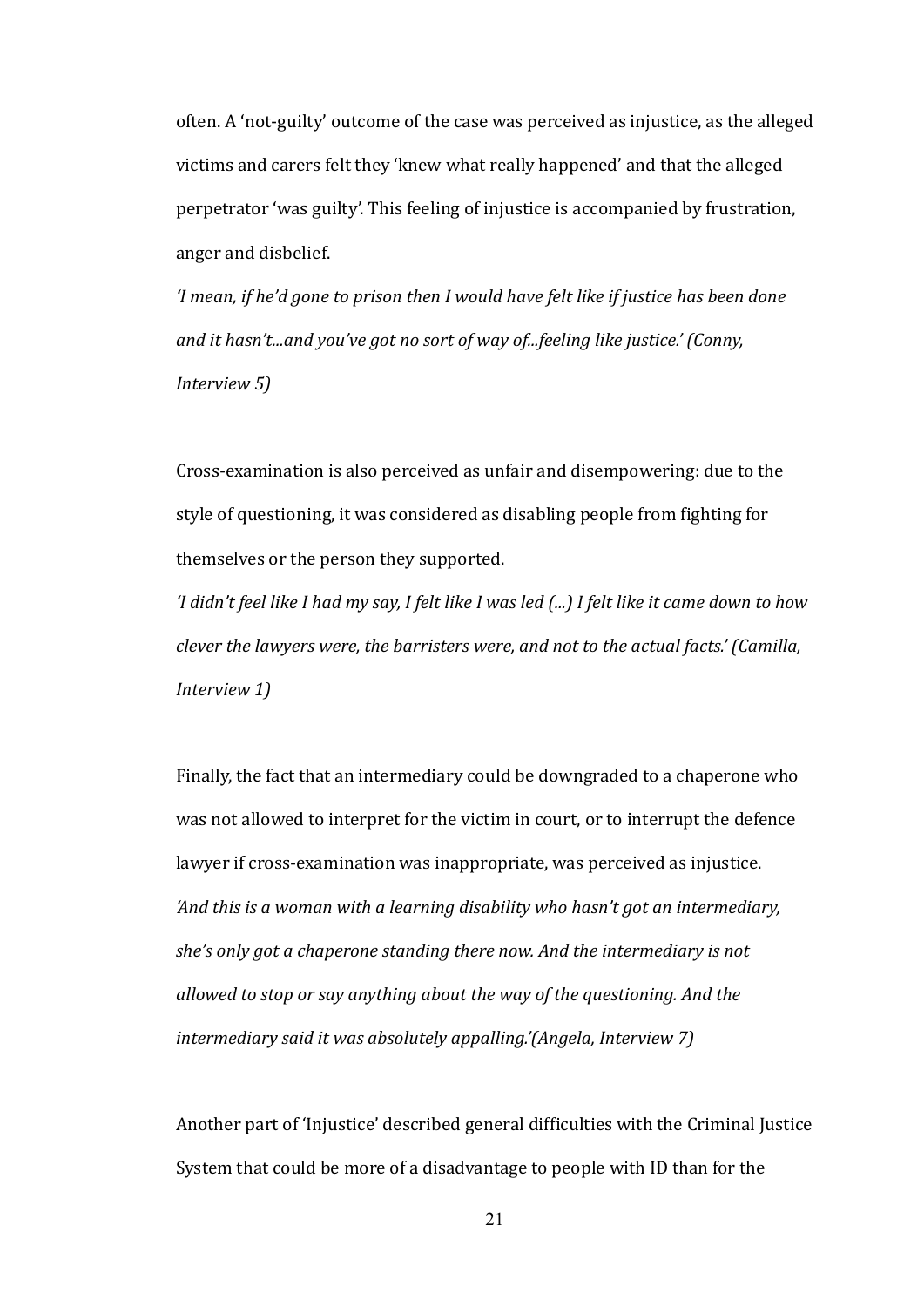general population, like long waiting periods, but also inconsistencies in court organisation, financial issues and failure of the system to provide the services needed by vulnerable adults.

*'When you say it's gonna happen next year in February, that doesn't mean anything to her. So we started doing timelines, hoping for her that she could understand that way, but... and then they'd change it and she'd be frustrated and rip it up. You know, so it was quite a hard time for her. And frustrating for me, because it took so long.* ' (Conny, Interview 4)

As 'waiting' was due both to organisation of the court and quite often to legal arguments, the right support during that time was important and could make those situations easier to cope with.

*f...]* it was about 8 months waiting period. So what I do with my clients is trying to *get them involved in other things. (Angela, Interview 6)* 

'Inconsistencies' in court organisation referred to organisation leading up to the trial, but also to organisation on the day in court by the court staff, and this could lead to situations for which the alleged victims were not prepared, and could hinder the provision of the right support for the victims.

*f* Then we discovered that the perpetrator has been released on bail, he was no *longer on remand. Nobody bothers to tell us. [...] the CPS just seemed to keep really duiet about it. So there was a breakdown of communications. I then found out that the intermediary hadn't been warned for court.' (Angela, Interview 8)*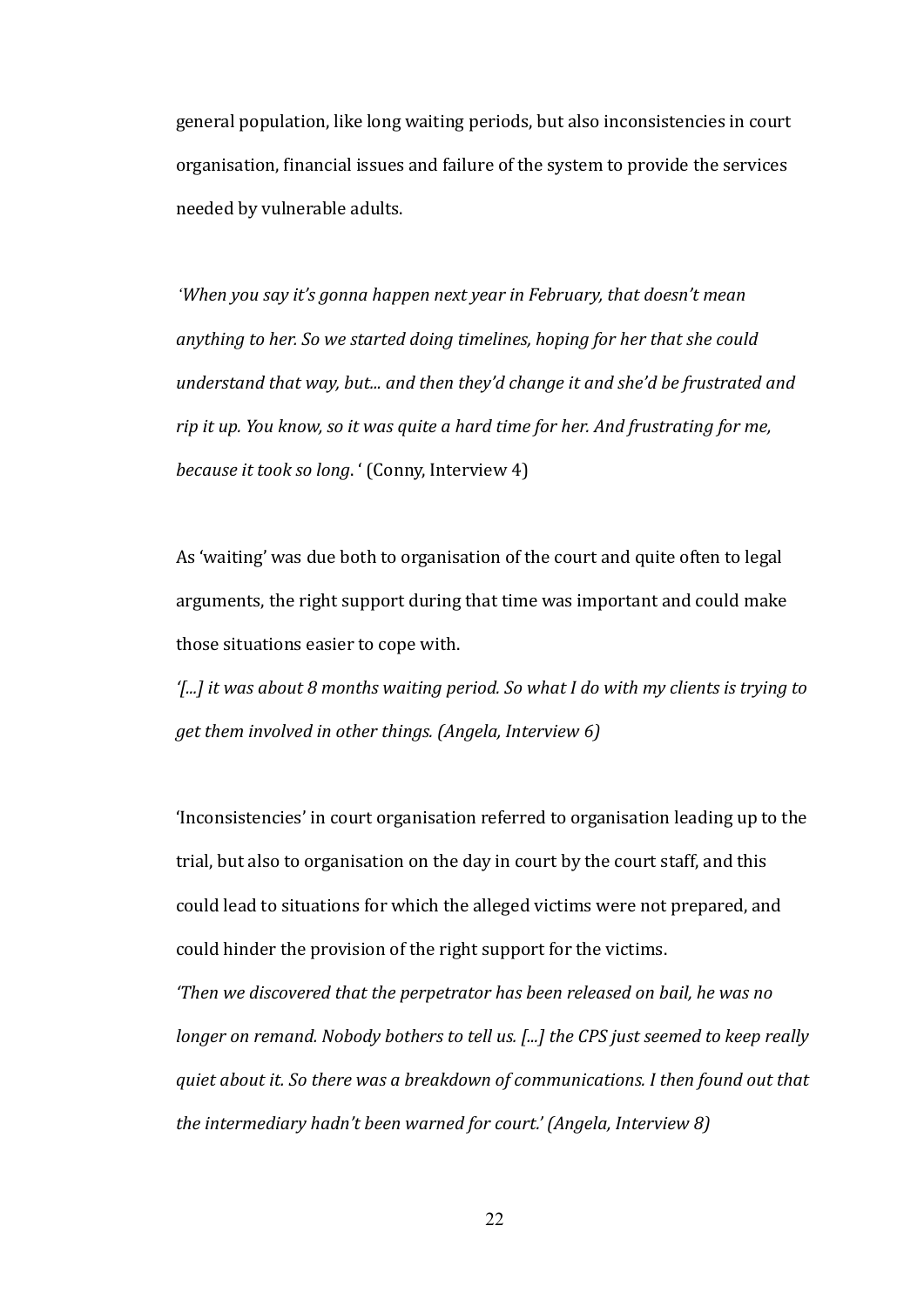#### **Discussion**

#### **Theoretical model**

The findings of this study describe the experiences of 4 people with ID and 4 carers/supporters, with the criminal justice system. The sample was small and it would be unwise to generalise results, as this was exploratory research.

The core of the theoretical framework developed from the themes (see Figure 1) was a circle of negative experiences associated with the traumatic experiences of the rape and the court case. The incident was the primary source of trauma and the court case was a secondary source of trauma, and it is proposed that both these experiences resulted in the formation of the intertwined feelings of anxiety, anger and injustice, and mutual misunderstanding between the alleged victims and the officials in the Criminal Justice System. Anxiety and anger were associated with seeing the perpetrator outside on the street and/or in court, and this related back to the trauma of the incident. On the other hand, anxiety was also highly associated with the court case: the fear of the unknown was a feeling that could play an important role in understanding or misunderstanding of the CJS and the people and the processes involved in it. On the other side of the coin. was the lack of understanding of ID by the people involved in the CJS, which led to extensive feelings of disadvantage and injustice for the alleged victims. People saw the process of going to court as a way of getting justice and the fact that the alleged perpetrators did not get convicted (in this sample) produced for them additional negative feelings of anxiety and anger, this time due partly to the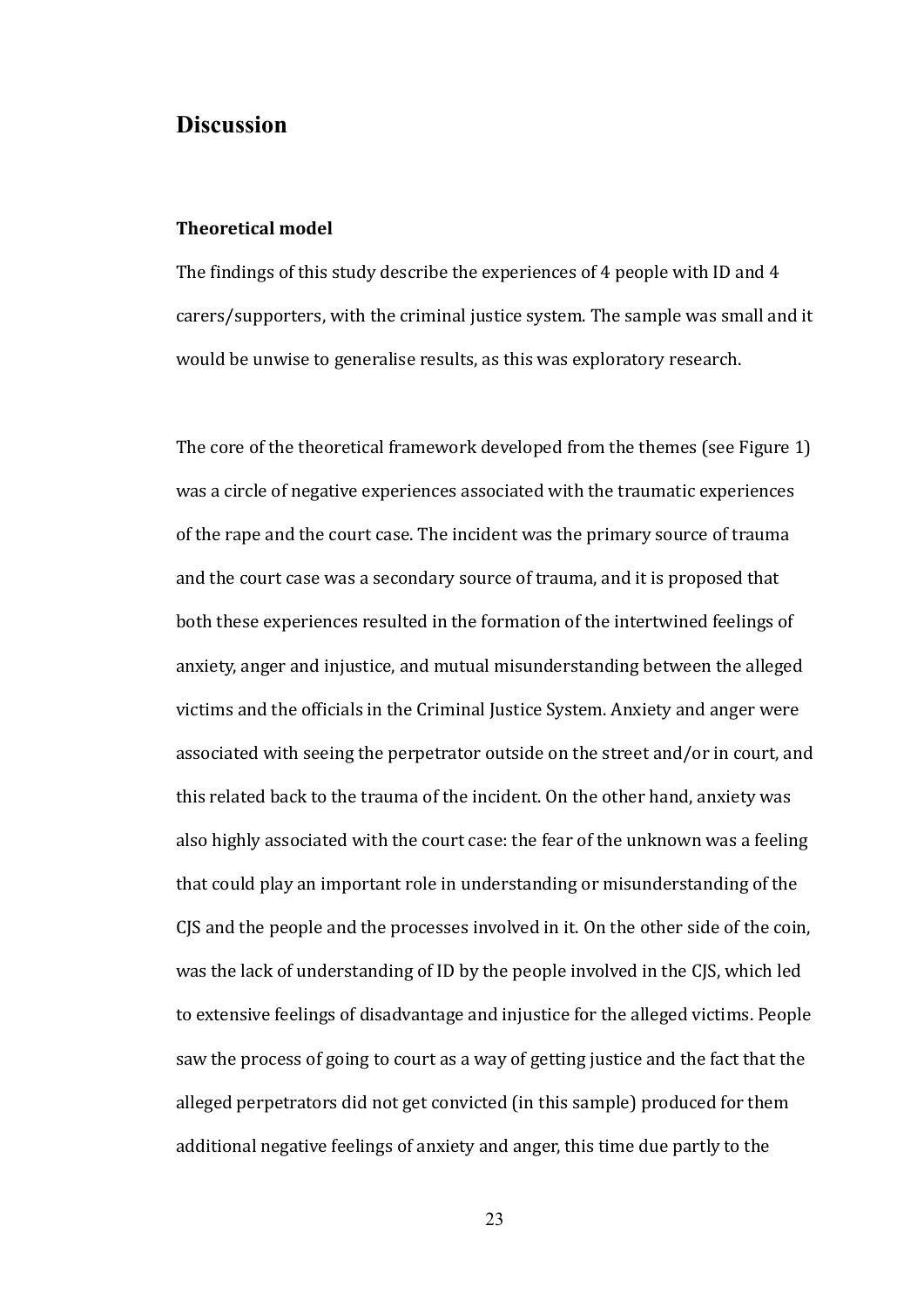possibility of seeing the perpetrator outside, after the court case, also leading back to the trauma of the incident. Furthermore, the likelihood of getting a conviction was strongly reduced by the lack of understanding of ID by the CJS: the police sometimes failed to collect and hand over important evidence (though in some cases the police had clearly done a very good job and were praised by participants); the lawyers sometimes were perceived as aggressive and did not defend the need for an intermediary; and/or the judges rarely intervened in line with the needs of the people with ID. These problems sometimes led to the dropping of the case before it went to court or a cross- examination that was experienced as a second (albeit lesser) act of violence against the victim.

Nevertheless, barristers are taught to cross-examine in a pressing, persistent and harrying style. It would have been difficult for them to do otherwise given the number of years many of them had been practising, before the cases in question. Moreover, they may have found it hard to understand why the person with ID should be treated any differently from any other witnesses, since they knew so little about ID, and judges may have been worried that a re-trial might be ordered if they were seen as being biased in favour of the witnesses.

Fluctuating support was an aspect of this framework that had the potential to aggravate the whole experience for the alleged victims and carers. As good support aims to reassure and empower victims, increasing their independence, advocating for them and preparing them for court, it plays a very important part in helping people with ID cope with feelings of anxiety, anger and injustice, and also in helping them to understand the CJS, and thus be more reliable witnesses.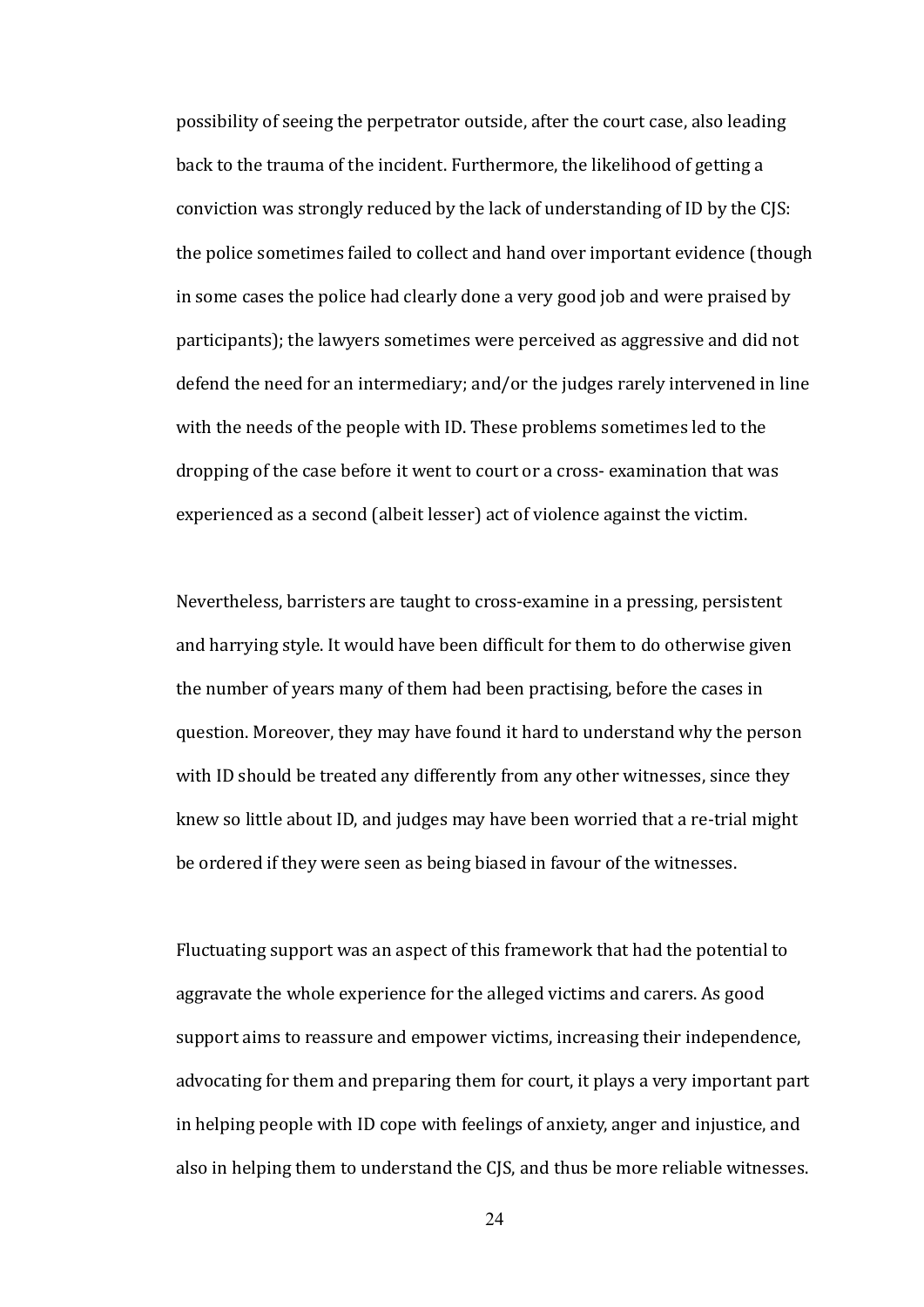This raises several issues: if the support is not appropriate, the spiral of negative experiences followed by negative feelings, leading to more negative experiences, cannot be interrupted. Also if victims do not get the appropriate support in court, the disadvantages they have in the CJS that are due to the ID – like delayed processing speed, acquiescence and suggestibility - are added to by further disadvantages caused by the lack of knowledge about ID of the people involved in the CIS.

The findings of this project support previous research that has been done with child victims of sexual abuse and their experiences in court. The three main difficulties that were found were prolonged waiting periods, fear of seeing the accused in court and the cross-examination process, all of which were feeding in to the trauma of the court experience. The children also exhibited similar emotional and mental health problems as did people with ID during the wait for trial: thoughts about suicide, self-injury, depression and anxiety (Eastwood  $&$ Patton, 2002).

#### **)mplications**

Resulting from the theoretical framework presented (Figure 1), a strategy for intervening in this negative spiral was developed (Figure 2). The proposal is for changes in the CJS, but also for the development of better and more specialised support systems for people who are victims of sexual abuse and who go through a court process.

*(Figure 2 about here)*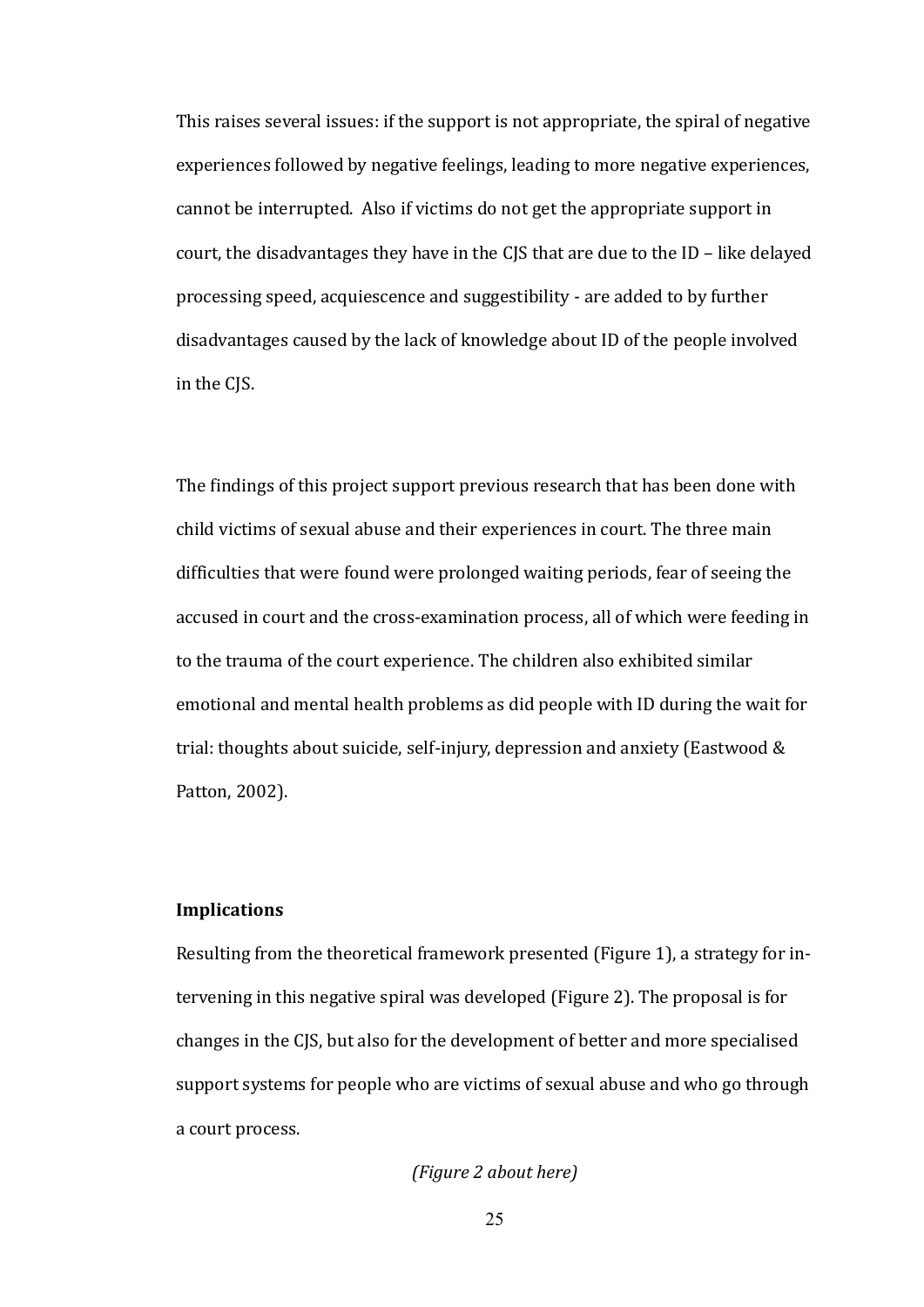The core idea of this proposal for intervention is that if people get the right support before, during and after the trial, and the people involved in the CJS get the right training about the rights and needs of people with ID, the experience of the court case as a secondary trauma could be avoided or at least reduced. Support before the court case ought to include psychological support for the victims and their carers or families, support by social services, and support by an advocate who is familiar with ID and court processes, to balance out the disadvantages people have in court due to their ID.

A protocol between the police and the CPS states that in every rape case an ISVA should be contacted by the police (CPS, 2013). This is clearly not always the case and people stated that they felt unprepared for the court process even though they were given material to read and watch. This material tended to be unsuitable for people with ID, even though it was directed at 'vulnerable witnesses'. These findings of lack of preparation for court support the findings of studies conducted with child complainants of sexual abuse who lack knowledge of legal procedures leading to negative psychological consequences before, during and after trial (Goodman et al., 1998; Sas et al., 1996).

Empowerment and promotion of independence are necessary to reduce shame and stigma and to give the people the impression that even though they have a difficult experience ahead of them, it will be worthwhile, because the idea that it will not be worth going to court seems to be widespread for vulnerable witnesses. Nevertheless, it is also necessary to make sure alleged victims are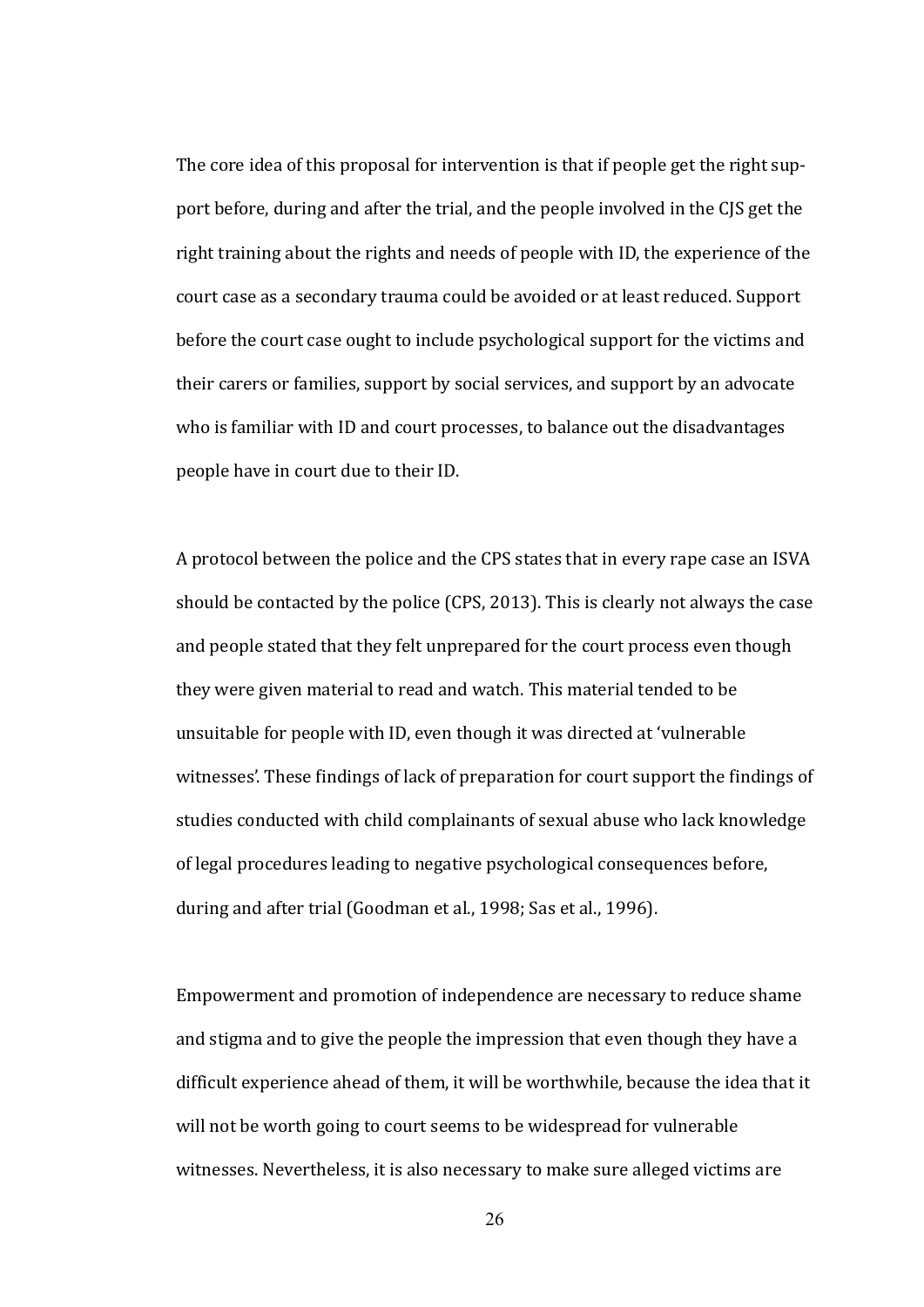aware that perpetrators may not be convicted in court: amongst our participants not one case had resulted in a conviction.

 During the trial, the need for an advocate was expressed by several participants of this project as lawyers tended to be unable to fulfil this role properly. It can be argued that if the prosecution lawyers are not informed about ID, they are unable to prosecute the case in a way that would deliver justice. As the Youth Justice and Criminal Evidence Act 1999 states, every person with ID has a right to an intermediary in court (Cooke & Davies, 2001). But in three of the cases presented, intermediaries were downgraded to chaperones who were not allowed to help their clients with understanding, due to the lack of knowledge about ID of prosecution attorneys and their inability to defend alleged victims' rights to an intermediary. As research shows that people with ID generally have more difficulties following court proceedings and are more likely to acquiesce, to be compliant and suggestible (Clare & Gudjonsson, 1993), it is important to have intermediaries present right at the beginning of the first police interview through to the end of the court case. So prosecuting attorneys need to have a basic knowledge about ID in order to be able to defend the use of an intermediary in court.

Training is also needed for the judges, the jury and all the other court staff. Judges are allowed to intervene in cross-examination if they consider it is inappropriate, or to call for breaks if they think the alleged victim needs them (Pattenden, 1990). However, research suggests that judges generally do not differentiate between witnesses with ID and witnesses of the general population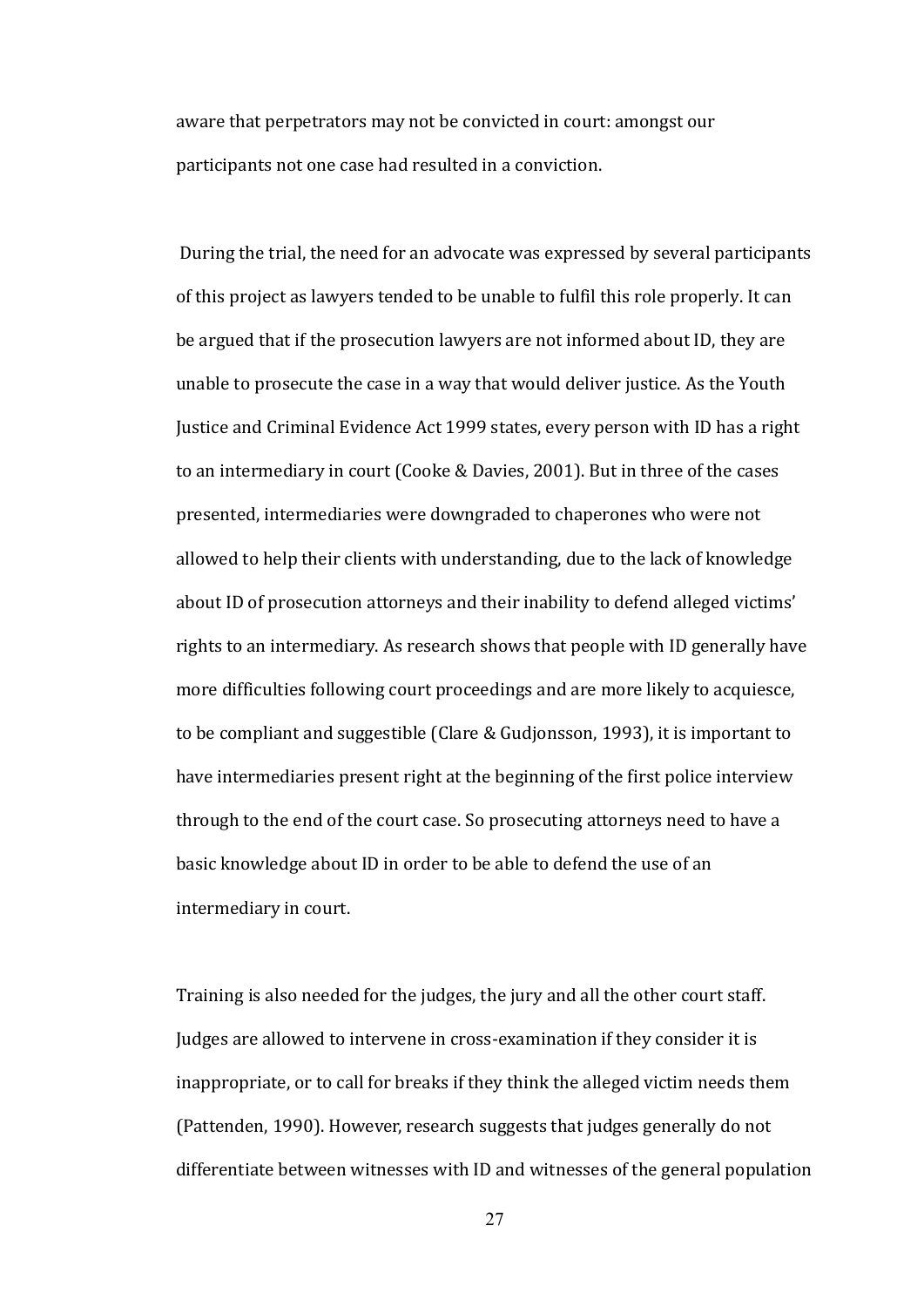in terms of their style and interventions in cross-examination (Kebbell et al. 2004: O'Kelly et al., 2003).

Findings from this study show that court processes, court environments and witness services are not witness-friendly, and this is supported by findings from child complainants studies (Eastwood & Patton, 2002). In a report from the Commons' Home Affairs Select Committee that was published in June 2013, several recommendations were made in relation to: support services for child and vulnerable witnesses; training for legal participants; and the introduction of specialist courts for sexual offences (Home Affairs Committee, 2013). These recommendations included 'that forces identify support services to provide care to victims and their extended families for the duration of their criminal justice journey and beyond' and they recommended 'that all victims of child sexual exploitation be offered the services of an Independent Sexual Violence Advisor prior to their Achieving Best Evidence interview' (Home Affairs Committee, 2013). They also noted that these support services should be available for all vulnerable witnesses, including people with ID and mental health problems. The suggestion of introducing specialist courts which would be set up after the model of domestic violence courts, was rejected by the Lord Chief Justice, Lord Judge. However, the recommendation of introducing specialist judges 'qualified to conduct lengthy child sex abuse cases ....... to protect vulnerable witnesses from excessive cross-examination in court' was approved (Guardian Newspapers, 2013). The Bar Standards Board welcomed this decision and announced the introduction of the Quality Assurance Scheme for Advocates, a formal system to ensure a systematic means of assessing, among other things,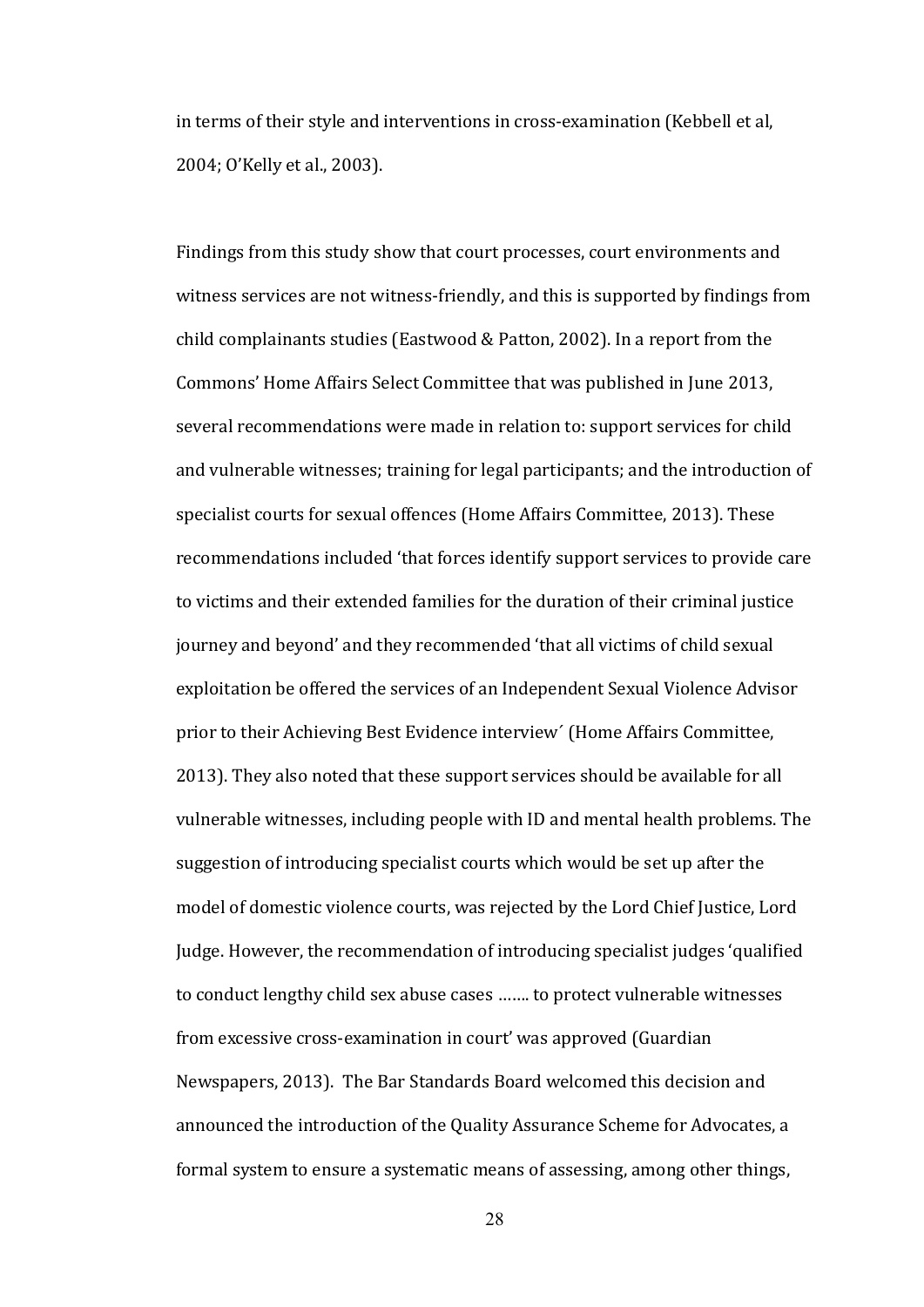whether barristers are able to deal with cases involving vulnerable witnesses in a competent and appropriate manner (Bar Standards Board, 2013).

#### **Limitations**

As an exploratory qualitative study, the numbers of intended participants were kept deliberately low. But being such a sensitive topic, recruiting participants was very difficult. This certainly had an impact on the results of the study, as only female participants agreed to take part and only court cases without a conviction could be included, so talking to male participants or to people about a court case with a conviction might have led to a different account. In some interviews, the court case happened quite a while ago, which may have made it difficult for people to remember everything. In two interviews with victims the carers were present, partly because victims did not want to be interviewed alone and partly because carers helped by reminding the victims of the context. Sometimes prompts were used, and it was difficult for the researcher to always differentiate between neutral prompts and leading prompts. In order to offer the participants several ways of asking a question, sometimes the questions might have led them more than was intended by the author. Another potential difficulty with having the carers present during the interview was that carers could answer for the alleged victims and cover up the victim's opinion. In one of the two interviews with the carers present, this problem was dealt with by directing the questions to the victim and the carer offering prompts to the victim, with the victim answering herself. In the second interview this problem could unfortunately not be overcome. Therefore no quotes were used in the analysis from that interview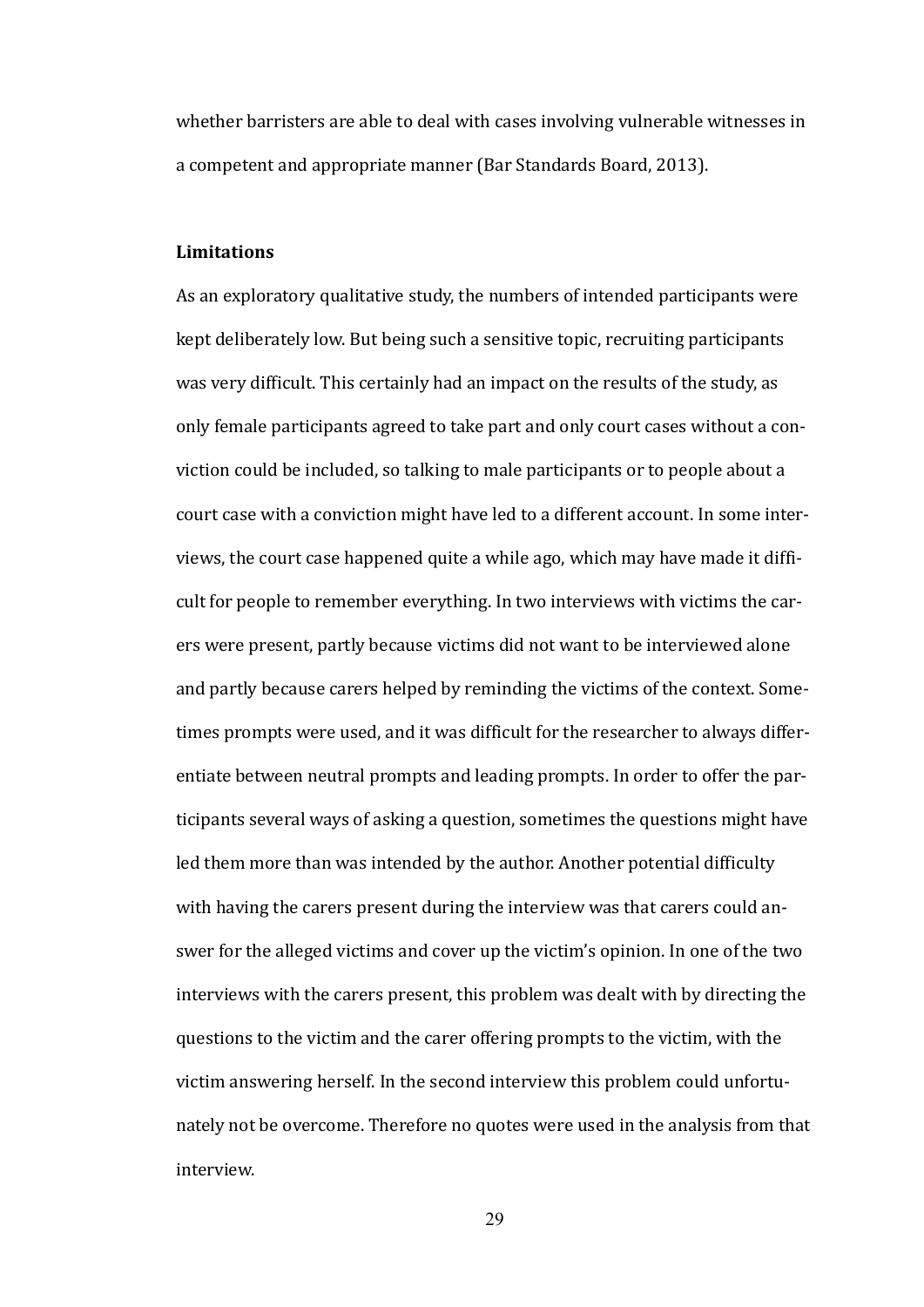#### Acknowledgements.

We are extremely grateful to all the participants, with and without ID, who took part in this study.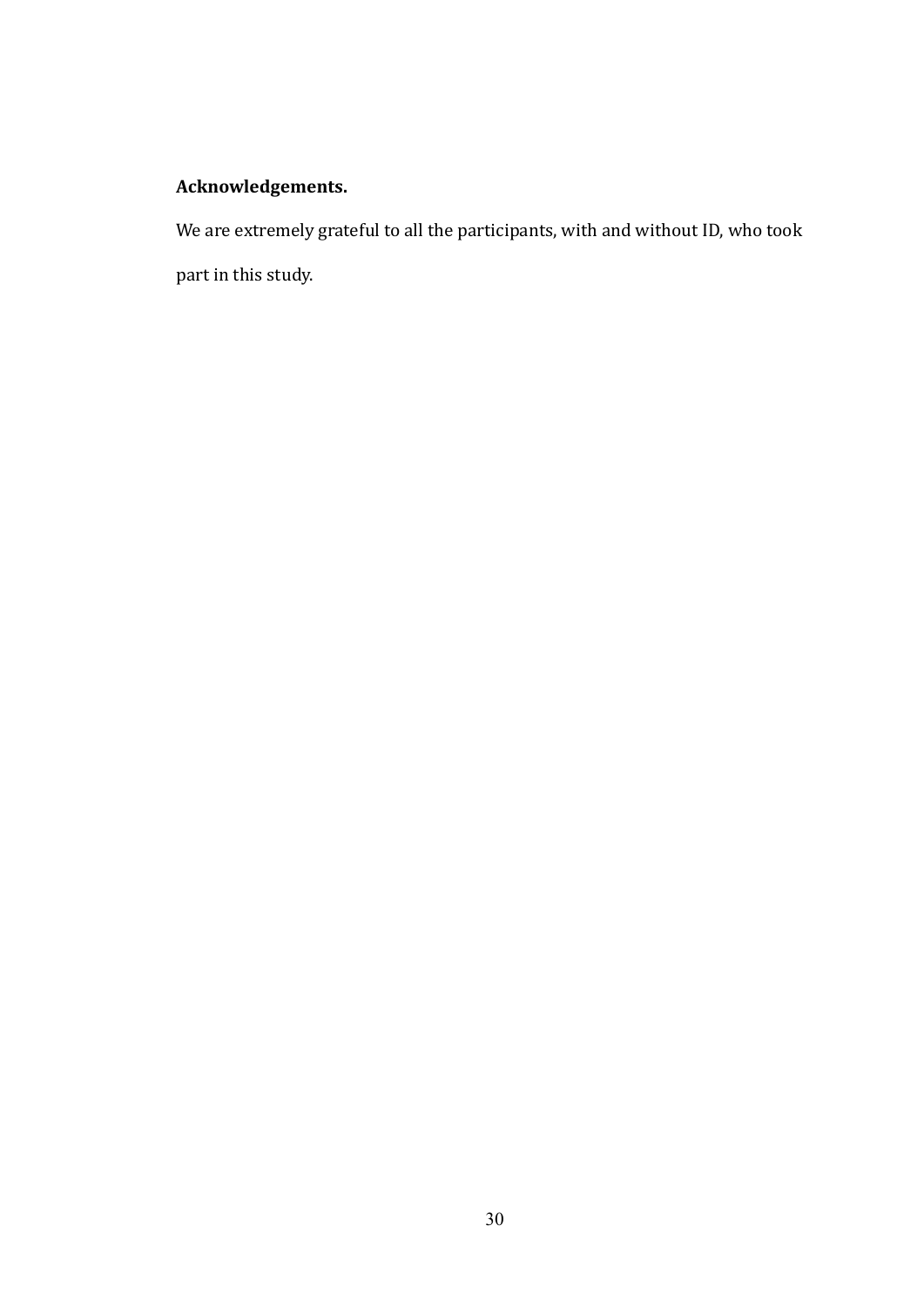### **References**

Anderson, C. (1982) *Teaching People with Mental Retardation about Sexual Abuse Prevention.* Santa Cruz, CA: Network Publications

Bar Standards Board (2013) https://www.barstandardsboard.org.uk/mediacentre/latest-news/bsb-responds-to-lord-chief-justice%E2%80%99s-plans-forspecialist-judges 22.08.2013

Bottoms, B. & Goodman, G. (1994) Perceptions of children's credibility in sexual assault cases. *Journal of Applied Social Psychology*, 24, 702-732.

Brown, H., Stein, J. and Turk, V. (1995) The sexual abuse of adults with learning disabilities: Report of a second two-year incidence survey. Mental Handicap *Research*, 8, 1, 3-24.

Charmaz, K. (2008) Grounded Theory. In: Smith, J. (ed.). *Qualitative Psychology. A Practical Guide to Research Methods. London: Sage Publications Ltd.* 

Clare, I. & Gudjonsson, G. (1993) Interrogative suggestibility, confabulation and acquiescence in people with mild learning disabilities (mental handicap): Implications for reliability during police interview. *British Journal of Clinical Psychology*, 32, 295-301.

Cooke, P. & Davies, G. (2001) Achieving best evidence from witnesses with learning disabilities: new guidance. British Journal of Learning Disabilities, 29, 84-87.

Crown Prosecution Service (2013) http://www.cps.gov.uk/publications/agencies/rape\_protocol\_annex\_a.html 19.07.2013

Douglas, L. & Cuskelly, M. (2012) A focus group study of police officers' recognition of individuals with intellectual disability. Psychiatry, Psychology and Law, 19, 1, 35-44.

Eastwood, C., Patton, W. (2002) The experiences of child complainants of sexual abuse in the criminal justice system.

http://www.ncjrs.gov/App/publications/abstract.aspx?ID=196600 20/08/13

Ericson, K. & Isaacs, B. (2003) Eyewitness identification accuracy: A comparison of adults with and those without intellectual disabilities. *Mental Retardation*, 41.  $3, 161 - 173.$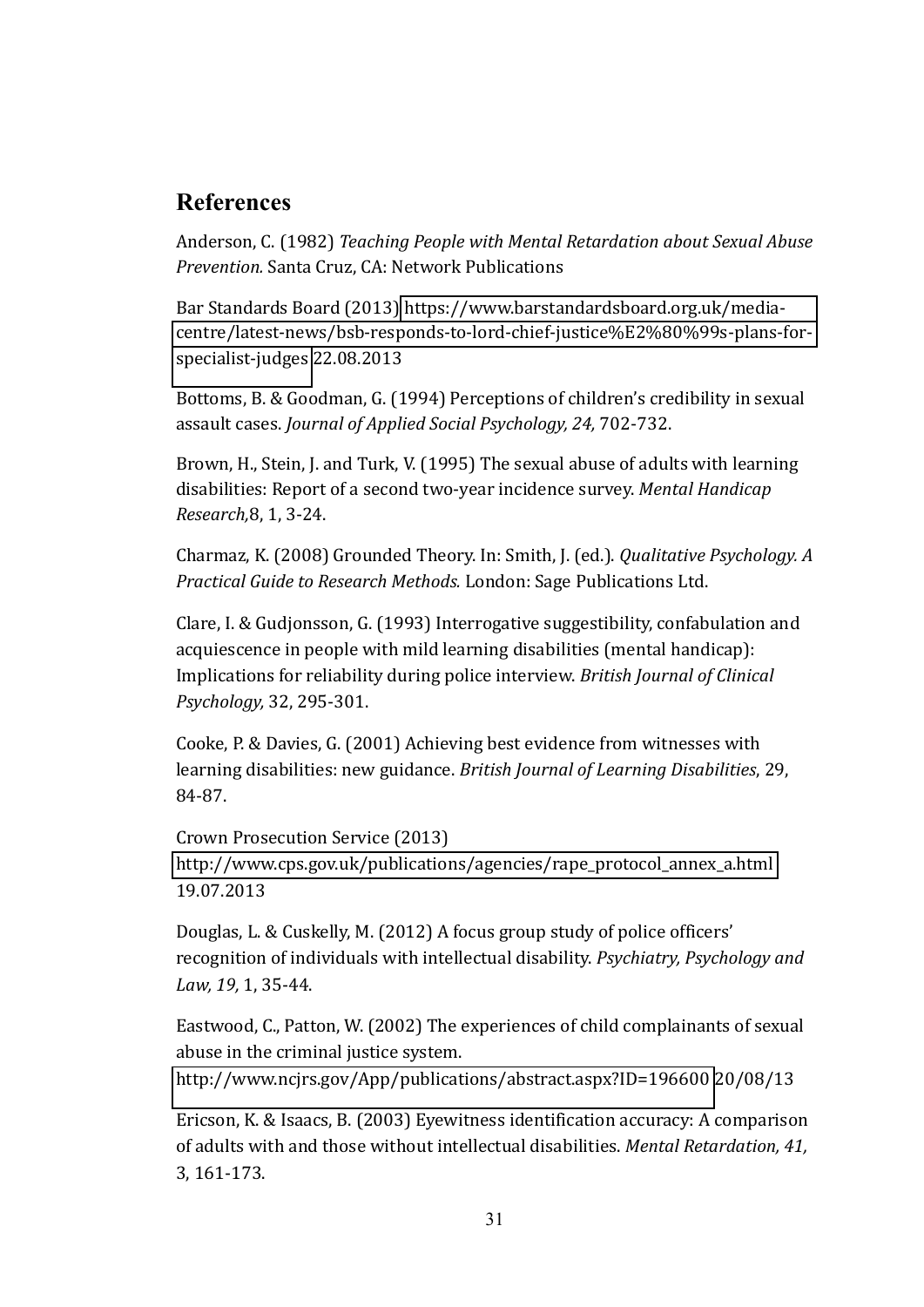Ericson, K. & Perlman, N. (2001) Knowledge of legal terminology and court proceedings in adults with developmental disabilities. Law and Human *Behaviour, 25, 5, 529-545.* 

Everington, C. & Fulero, S. (1999) Competence to confess: Measuring understanding and suggestibility of defendants with mental retardation. Mental *Retardation, 37, 3, 212-220.* 

Finkelhor, D. (1994) The international epidemiology of child sexual abuse. *Child Abuse and Neglect.* 18, 409-17.

Gendle, K. & Woodhams, J. (2005) Suspects who have a learning disability: police perceptions toward the client group and their knowledge about learning disabilities. *Journal of Intellectual Disabilities*, 9, 70-81.

Glaser, B. & Strauss, A. (1967). The Discovery of Grounded Theory. Chicago: Aldine.

Goodman, G., Tobey, A., Batterman-Faunce, J., Orcutt, H., Thomas, S., Shapiro, C. & Sachsenmaier, T. (1998) Face-to-face confrontation: effects of closed-circuit technology on children's eyewitness testimony and juror's decisions. Law and *Human Behavior, 22, 165-203.* 

Green, G. (2001) Vulnerability of witnesses with learning disabilities: preparing to give evidence against a perpetrator of sexual abuse. *British Journal of* Learning Disabilities, 29, 103-109.

Guardian Newspapers Limited (2013)

http://www.lexisnexis.com.chain.kent.ac.uk/uk/nexis/results/docview/docvie w.do?docLinkInd=true&risb=21\_T18005723118&format=GNBFI&sort=BOOLEA N&startDocNo=26&resultsUrlKey=29 T18005723122&cisb=22 T18005723121 &treeMax=true&treeWidth=0&csi=138620&docNo=48 22.08.2013

Gudjonsson, G., Murphy, G. & Clare, I.  $(2000)$  Assessing the capacity of people with intellectual disabilities to be witnesses in court. *Psychological Medicine*, 30,  $307 - 314.$ 

Hamlyn, B., Phelps, A., Turtle, J. & Sattar, G. (2004) Are Special Measures *Working? Evidence from Surveys of Vulnerable and Intimated Witnesses. London:* Home Office Research Report, Study 283.

Hayes, S. (2007) Missing out: offenders with learning disabilities and the criminal justice system. *British Journal of Learning Disabilities*, 35, 146-153.

Hellenbach, M. (2011) Learning disabilities and criminal justice: custody sergeants' perceptions of alleged offenders with learning disabilities. *British Journal of Learning Disabilities, 40, 15-22.*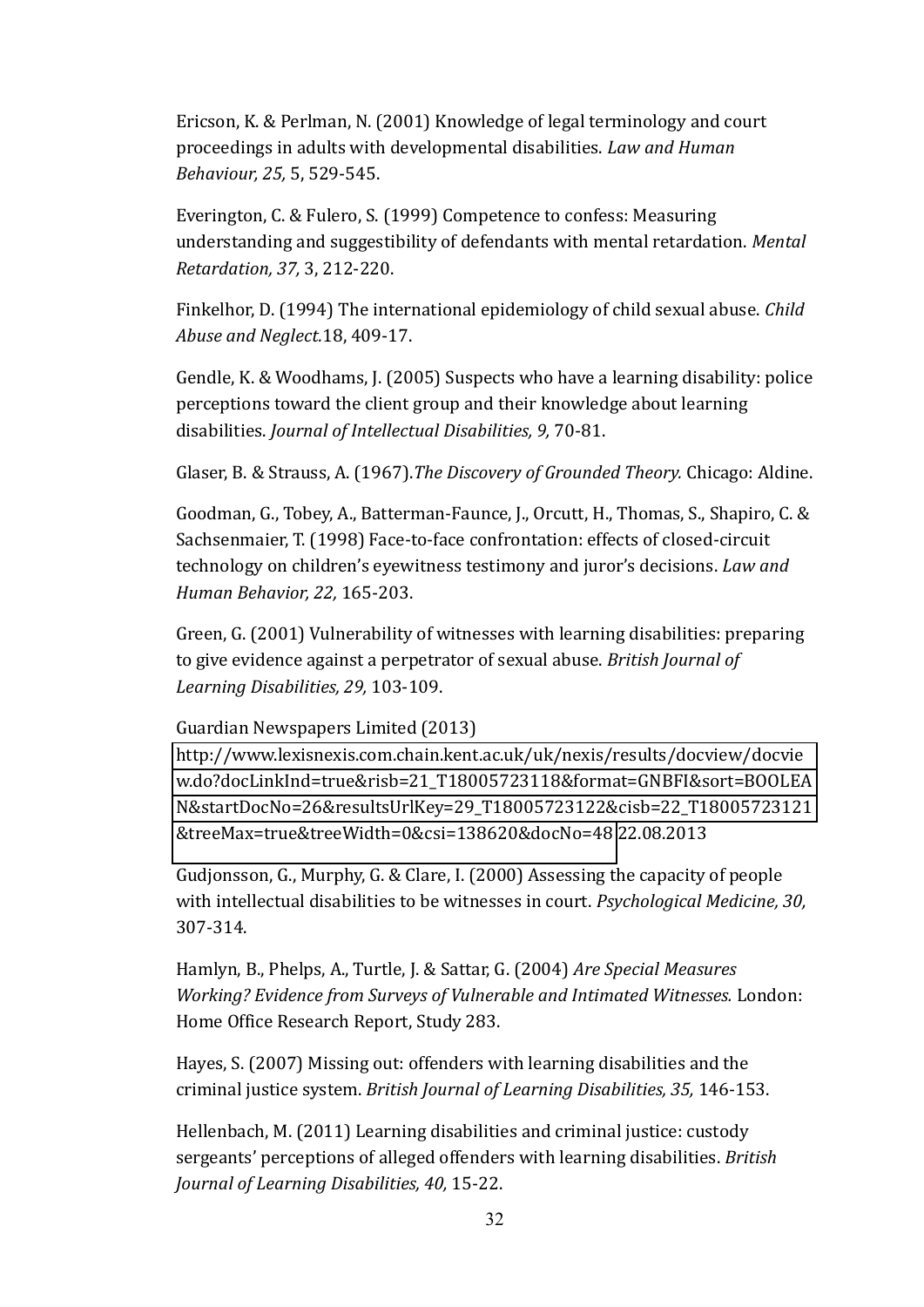Herr, S. (1999) Capacity for consent in legal representation. In: Dinerstein, R., Herr, S. & O'Sullivan, J. (eds.) A Guide to Consent. Washington, DC: American Association on Mental Retardation.

Home Affairs Committee (2013) http://www.publications.parliament.uk/pa/cm201314/cmselect/cmhaff/68/6 8i.pdf 22.08.2013

Home Office (1998) *Speaking Up for Justice. Report of the Interdepartmental Working Group on the Treatment of Vulnerable or )ntimidated Witnesses in the Criminal Justice System.* London: Home Office

Home Office (2000) Setting the Boundaries: Reforming the Law on Sex Offences, Vol. 1. London: Home Office Communication Directorate

Home Office (2002) Achieving Best Evidence in Criminal Proceedings: Guidance *for Vulnerable or Intimidated Witnesses, Including Children (Report of the* Memorandum Project Steering Group). London: Home Office Communication Directorate.

Kebbel. M., Hatton, C. & Johnson, S. (2004) Witnesses with intellectual disabilities in court: What questions are asked and what influence do they have? Legal and Criminological Psychology, 9, 23-35.

Lyall, I., Holland, A. & Collins, S. (1995) Offending by adults with learning disabilities and the attitudes of staff to offending behaviour: Implications for service development. *Journal of Intellectual Disability Research*, 39, 501-508.

McBrien, J. & Murphy, G. (2006) Police and carers' views on reporting alleged offences by people with intellectual disabilities. *Psychology, Crime and Law, 12, 2,*  $127 - 144$ 

McCarthy, M. & Thompson, D. (1997) A prevalence study of sexual abuse of adults with intellectual disabilities referred for sex education. *Journal of Applied Research in Intellectual Disabilities, 10.2.* Special Issue on Sexuality. pp. 105-124.

Milne, R., Clare I. & Bull, R. (1999) Using the cognitive interview with adults with mild learning disabilities. *Psychology, Crime and Law*, 5, 81-101.

Murphy, G. (2007) Intellectual disability, sexual abuse, and sexual offending. In Carr, A., O'Reilly, G., Walsh, P. & McEvoy, J. (Eds.), The handbook of intellectual disability and clinical psychology practice (pp. 831-866). New York: Routledge/Taylor & Francis Group.

Murphy, G. & Clare, I. (2006) The effect of learning disabilities on witness testimony. In: Heaton-Armstrong, A., Shepherd, E., Gudjonsson, G. & Wolchover,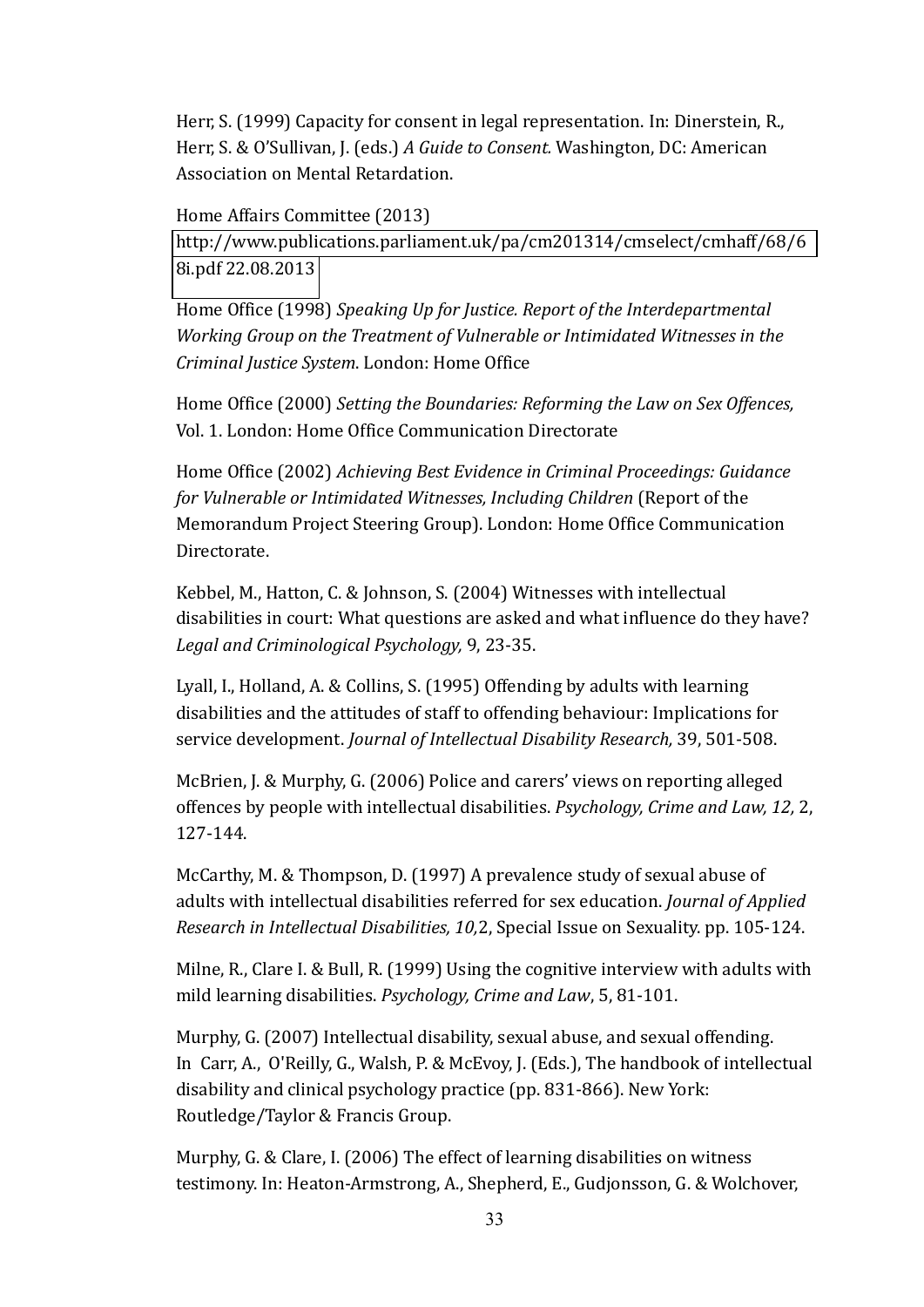D. (Eds.) Witness Testimony: Psychological, Investigative and Evidential *Perspectives* (pp. 43-60). New York: Oxford University Press.

Murphy, G., O'Callaghan, A. & Clare, I. (2007) The impact of alleged abuse on behaviour in adults with severe intellectual disabilities. *Journal of Intellectual Disability Research*, 51, 741-749.

Murphy, G. & O'Callaghan, A. (2004) Capacity of adults with intellectual disabilities to consent to sexual relationships. *Psychological Medicine*, 34, 1347-1357.

O'Day, B. (1983) Preventing Sexual Abuse of Persons with Disabilities: A *Curriculum for Hearing Impaired, Physically Disabled, Blind and Mentally Retarded Students.* Santa Cruz, CA: Network Publications

O'Kelly, C., Kebbell, M., Hatton, C. & Johnson, S. (2003) Judicial intervention in court cases involving witnesses with and without learning disabilities. *Legal and Criminological Psychology, 8, 229-240.* 

Pattenden, R. (1990). *Judicial Discretion and Criminal Litigation*. Oxford: Clarenden Press

Perlman, N., Ericson, K., Esses, V.& Isaacs, B. (1994) The developmentally handicapped witness. Law and Human Behavior, 18, 171-187.

Sanders, A., Creaton, J., Bird, S. & Weber, L. (1997) Victims with learning disabilities negotiating the criminal justice system. University of Oxford, Centre *for Criminological Research, Occasional Paper No. 17.* 

Sas, L., Wolfe, D. & Gowdey, K. (1996) Children and the courts of Canada. In: Bottoms, B., Goodman, G. (eds.) International Perspectives on Child Abuse and *Children's Testimony.* Newbury Park, CA: Sage.

Saywitz, K. & Nathanson, R. (1993) Children's testimony and their perceptions of stress in and out of the courtroom. *Child Abuse and Neglect*, 17, 613-622.

Smith, J. & Osborn, M. (2003) Interpretative Phenomenological Analysis. In: Smith, J. (ed): *Qualitative Psychology. A Practical Guide to Research Methods.* London: Sage Publications Ltd.

Stobbs, G. & Kebbell, M. (2003) Jurors' perceptions of witnesses with intellectual disabilities and the influence of expert evidence. *Journal of Applied Research in Intellectual Disabilities, 16, 107-114.*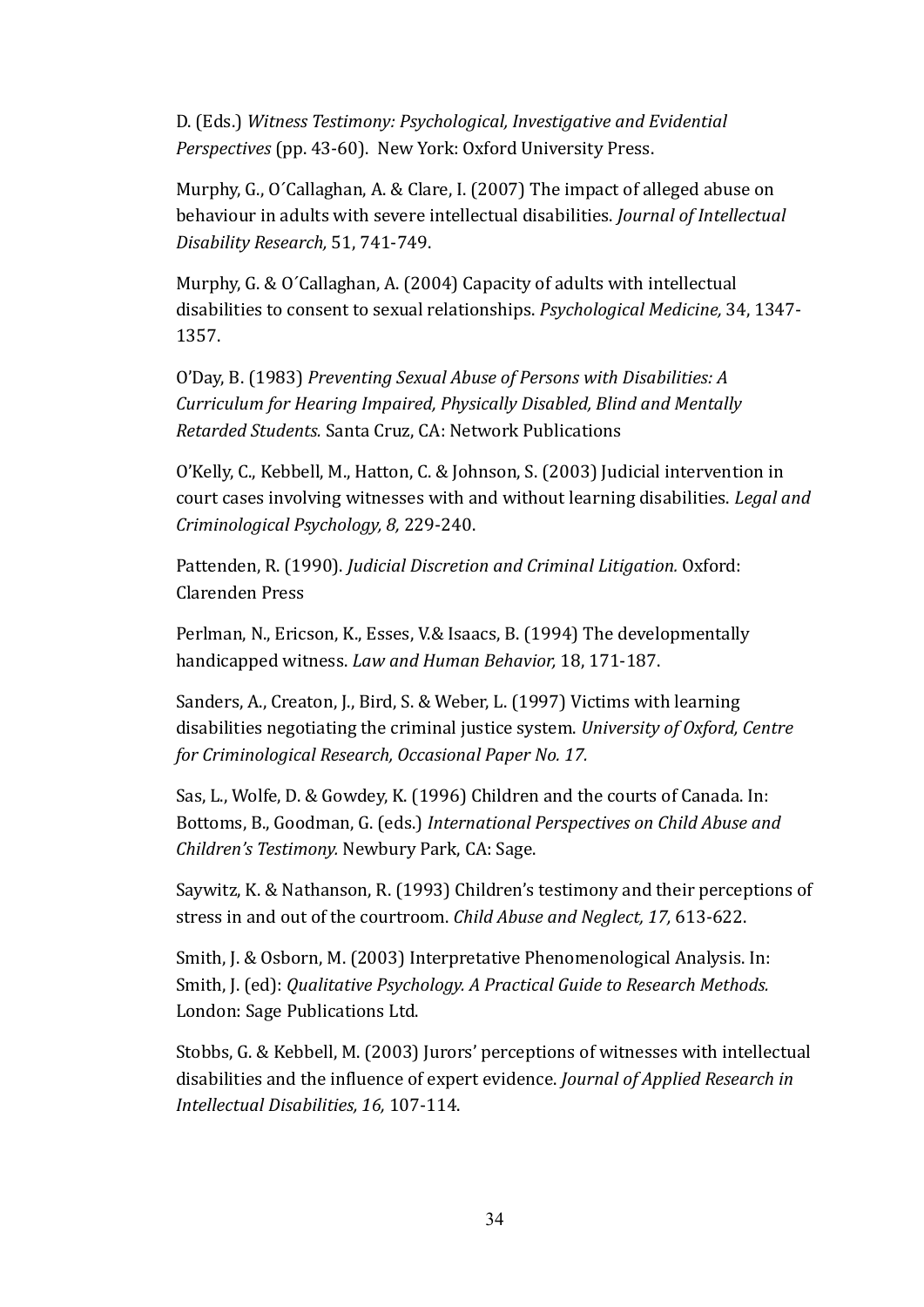Strauss, A. & Corbin, J. (1998) *Basics of Qualitative Research. Techniques and Procedures for Developing Grounded Theory.* Thousand Oaks: Sage Publications Ltd.

Tharinger, D., Horton, C. & Millea, S. (1990) Sexual abuse and exploitation of children and adults with mental retardation and other handicaps. *Child Abuse* and Neglect, 14, 301-312.

Turk, V. & Brown, H. (1993) The sexual abuse of adults with learning disabilities: Results of a two-year incidence survey. Mental Handicap Research, 6, 3, 193-216.

Van Nijnatten, C. & Heestermans, M. (2010) Interviewing victims of sexual abuse with an intellectual disability: a Dutch single case study. *Journal of Social Work Practice*, 24, 391-407.

Voice UK (1998) Competent to tell the truth. Derby: Voice UK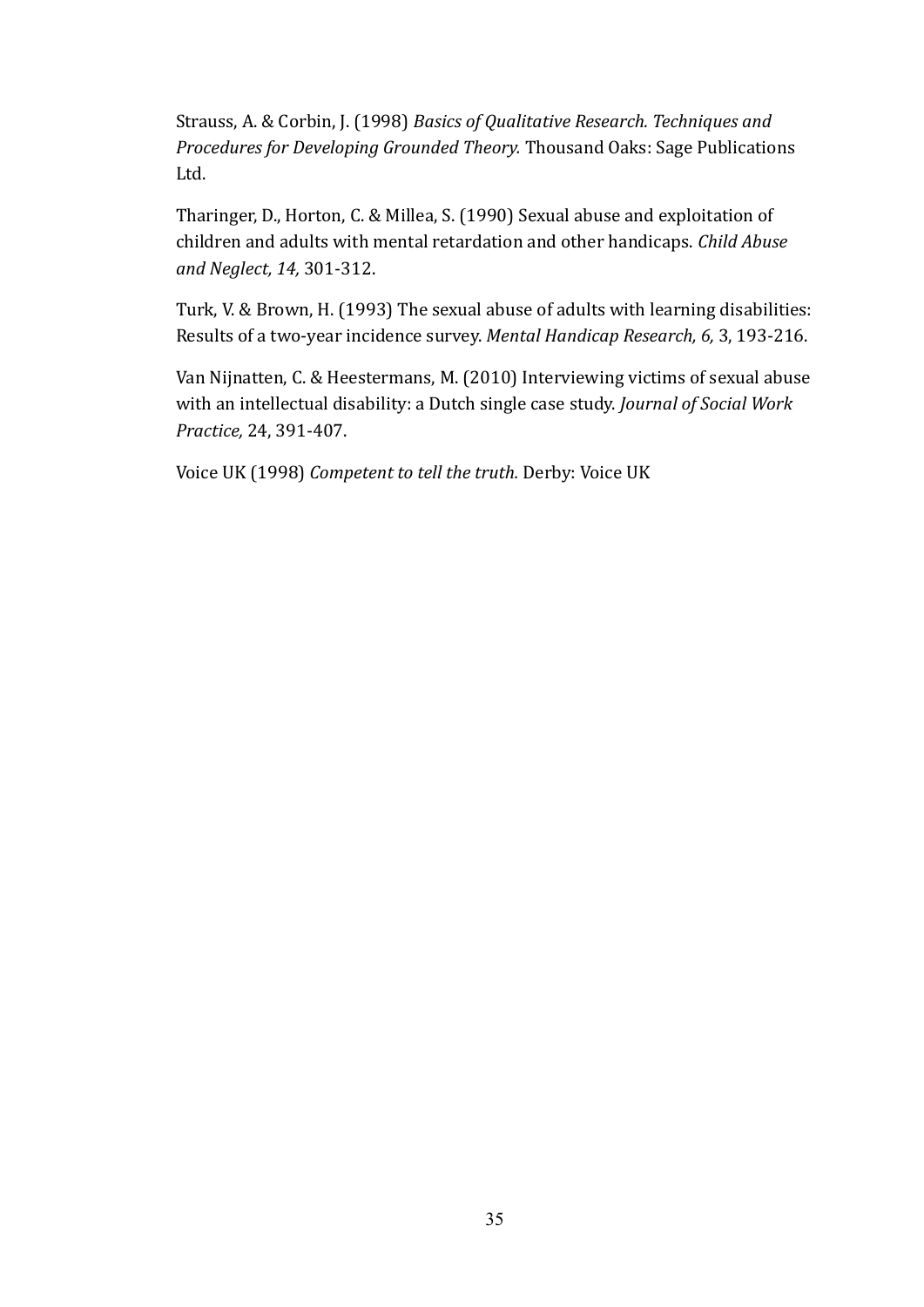## **Table 1**

## **Questions used in the interview (excluding demographic questions)**

| Question | The first statements are given below. The questions which follow                                                                        |
|----------|-----------------------------------------------------------------------------------------------------------------------------------------|
| number   | were used as prompts.                                                                                                                   |
| 1.       | First we are going to talk about the time just after the crime was<br>committed.                                                        |
|          | Who did you tell first? Do you remember what you said? Do you<br>remember what they said? Do you remember what they did?                |
| 2.       | Now we are going to talk about what happened when you talked<br>to the police.                                                          |
|          | How did they treat you? What did they say to you? What did they<br>do? What did you think of the police? How do you feel about<br>them? |
| 3.       | Now we are going to talk about what happened before you went<br>to court.                                                               |
|          | How did you feel? Did you get any help? How did they help you?<br>What did they say? What did they do?                                  |
| 4.       | Now we are going to talk about what happened in court.                                                                                  |
|          | What was it like being in court? What did you think of the peo-<br>ple? How did you feel? How did people treat you?                     |
| 5.       | Now we are going to talk about the time after you went to court.                                                                        |
|          | How did you feel? Did you get any help? Where did you stay?<br>What is it like now?                                                     |
| 6.       | Do you have any advice for other people in your situation?                                                                              |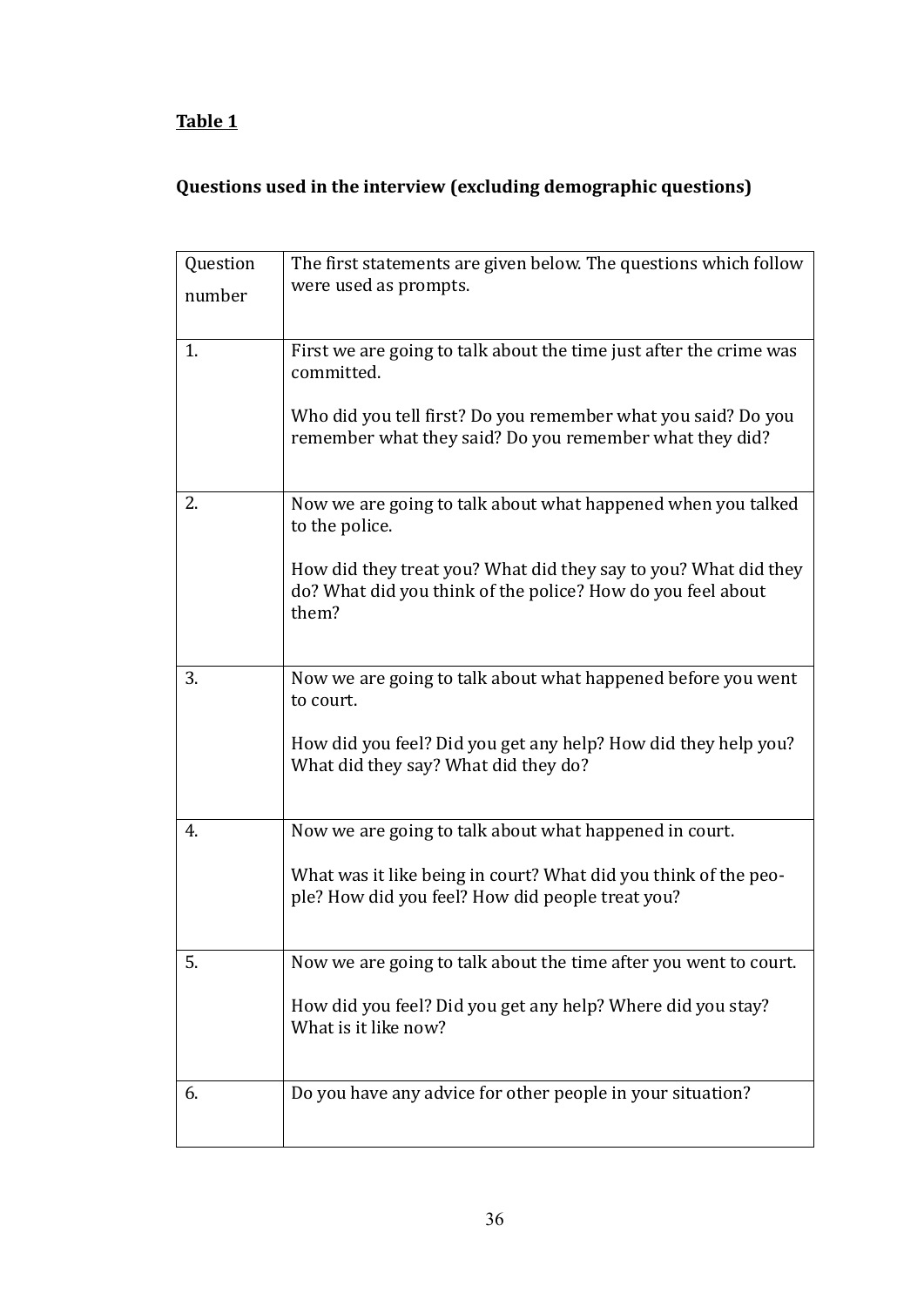| Name       | Age | Diagnosis                                                   | Offence                           | Outcome                    |
|------------|-----|-------------------------------------------------------------|-----------------------------------|----------------------------|
| Kerry (ID) | 27  | Intellectual<br>disability caused by<br>stroke              | Alleged rape                      | Not guilty                 |
| Paula (ID) | 41  | Intellectual<br>disability                                  | Indecent<br>assault in 3<br>cases | Not guilty                 |
| Sarah (ID) | 50  | Intellectual<br>disability and<br>mental health<br>problems | Rape and<br>robbery               | Hung<br>jury/Not<br>guilty |
| Tanya (ID) | 66  | Intellectual<br>disability                                  | Rape                              | Not guilty                 |

**Table 2.** Participant's details (people with ID)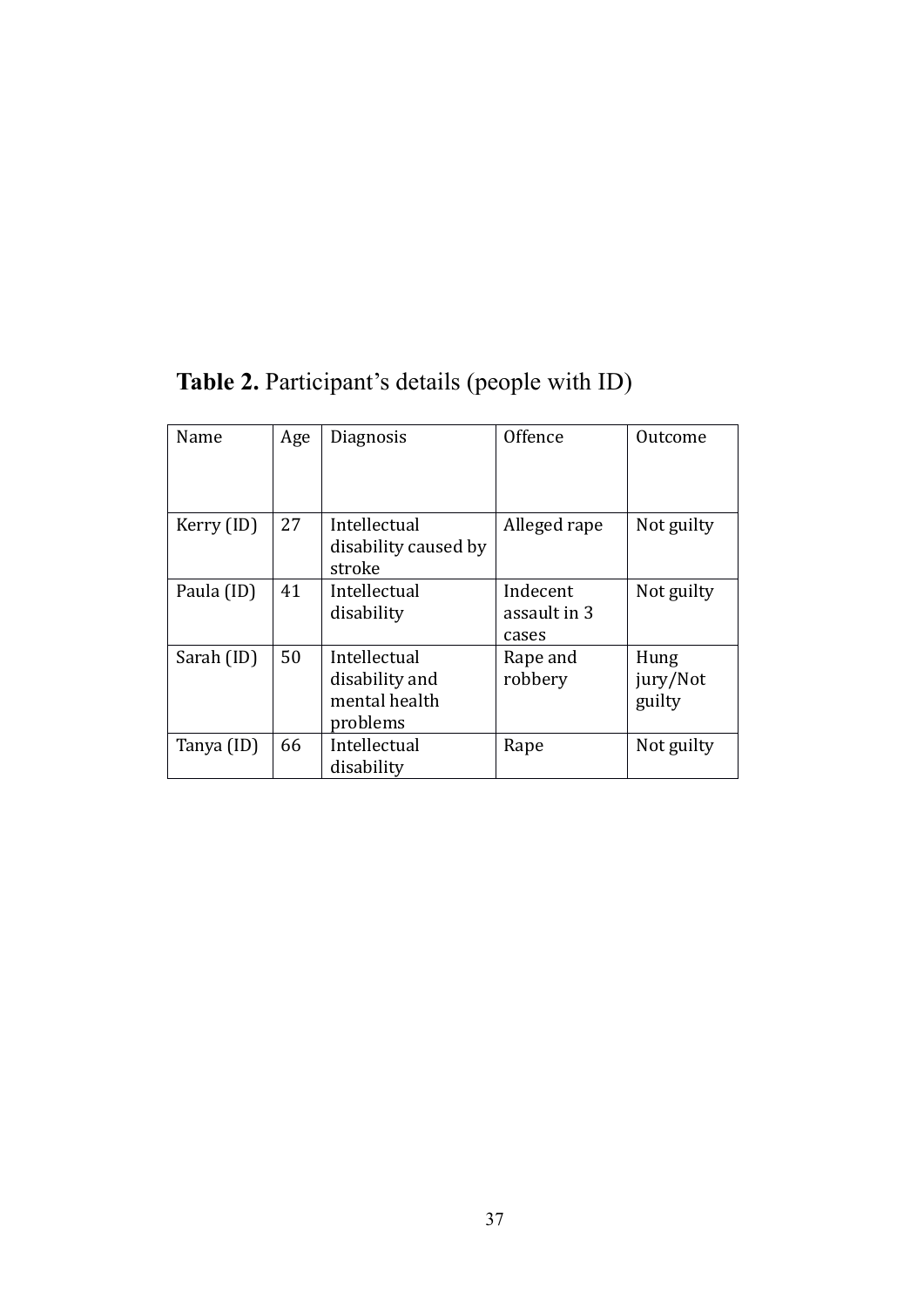|  | <b>Table 3. Participants details (carers)</b> |  |  |
|--|-----------------------------------------------|--|--|
|--|-----------------------------------------------|--|--|

| Name    | Age | Relationship to<br>the person they<br>support | Offense<br>committed against<br>the person they<br>support | Outcome                            |
|---------|-----|-----------------------------------------------|------------------------------------------------------------|------------------------------------|
| Camilla | 53  | Mother                                        | Rape                                                       | Not guilty                         |
| Whitney | 47  | Aunt                                          | Alleged Rape                                               | Not guilty                         |
| Conny   | 57  | Manager                                       | <b>Indecent Assault</b><br>in 3 cases                      | Case dropped                       |
| Angela  | 67  | ISVA in 3 cases                               | Rape in 3 different<br>cases                               | Not guilty in 3<br>different cases |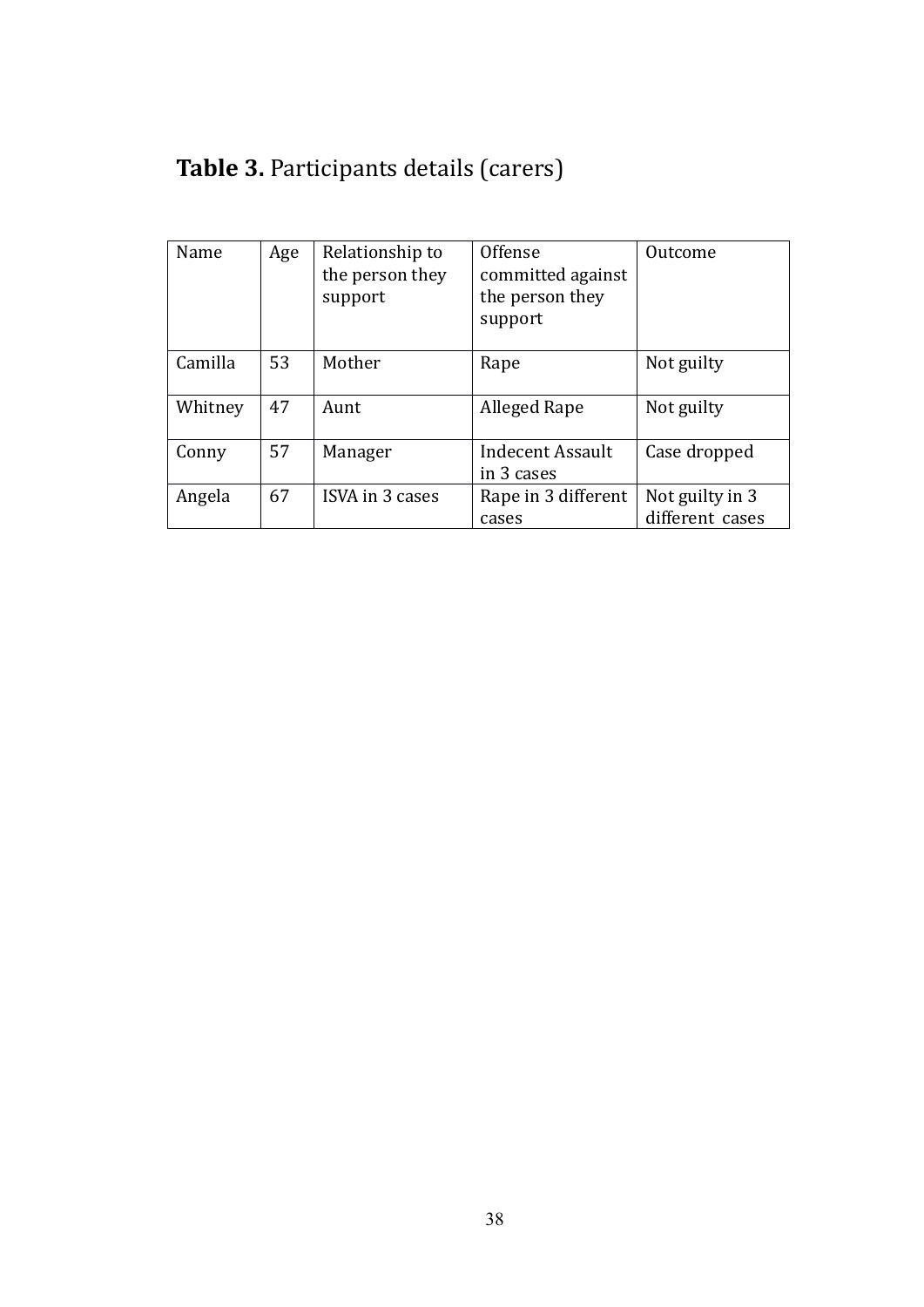| <b>Themes</b>          | Categories                                                                   | Sub-Categories                                   | Quotes                                                                                                                                                                                                                                                      |
|------------------------|------------------------------------------------------------------------------|--------------------------------------------------|-------------------------------------------------------------------------------------------------------------------------------------------------------------------------------------------------------------------------------------------------------------|
| Trauma                 | Impact of<br>incident and<br>court case on<br>emotional and<br>mental health | <b>Behavioural and</b><br>emotional<br>reactions | 'It's almost like she's been<br>violated twice, do you know<br>what I mean, by the abuser<br>and then by the court<br>(carer)."I just don't want<br>them to do that to anyone<br>else (victim).'                                                            |
|                        | Cross-<br>examination/<br>Questioning<br>Feelings                            | Type of questions,<br>style of questioning       | Because the way they<br>question you is like its like<br>they're trying to catch you<br>out they're trying to force<br>the conversation their way all<br>the time $()'$                                                                                     |
|                        | associated with<br>the incident                                              | Safety                                           | 'I didn't feel safe. Because<br>when I was living in  road, I<br>didn't want to go back there<br>in case he comes out and see<br>me down that street'                                                                                                       |
|                        | Feelings<br>associated with                                                  | Shame,<br>embarrassment                          | 'And I had to tell him. And<br>then I told my sister. Because<br>my family had to know. I<br>didn't want them to know,<br>but in the end I told them.                                                                                                       |
|                        | the court case                                                               | Anxiety                                          | 'But I was petrified, because a<br>bit nervous. Never spoke in<br>court before.                                                                                                                                                                             |
| Fluctuating<br>support | <b>Beneficial</b><br>support                                                 | Psychological<br>support                         | She really needed the<br>psychological support. She<br>couldn't have gone through<br>the court case without it.                                                                                                                                             |
|                        |                                                                              | Advocacy/fighting<br>for the victim              | 'So I mean my job is to make<br>it as comfortable as possible,<br>but it's familiarization, to<br>know, to ask questions, to go<br>back again, if you've<br>forgotten anything, you<br>know. Because there are<br>people who are paid to look<br>after you. |
|                        |                                                                              | Support network                                  |                                                                                                                                                                                                                                                             |

#### **Table 4 Themes and sub-themes**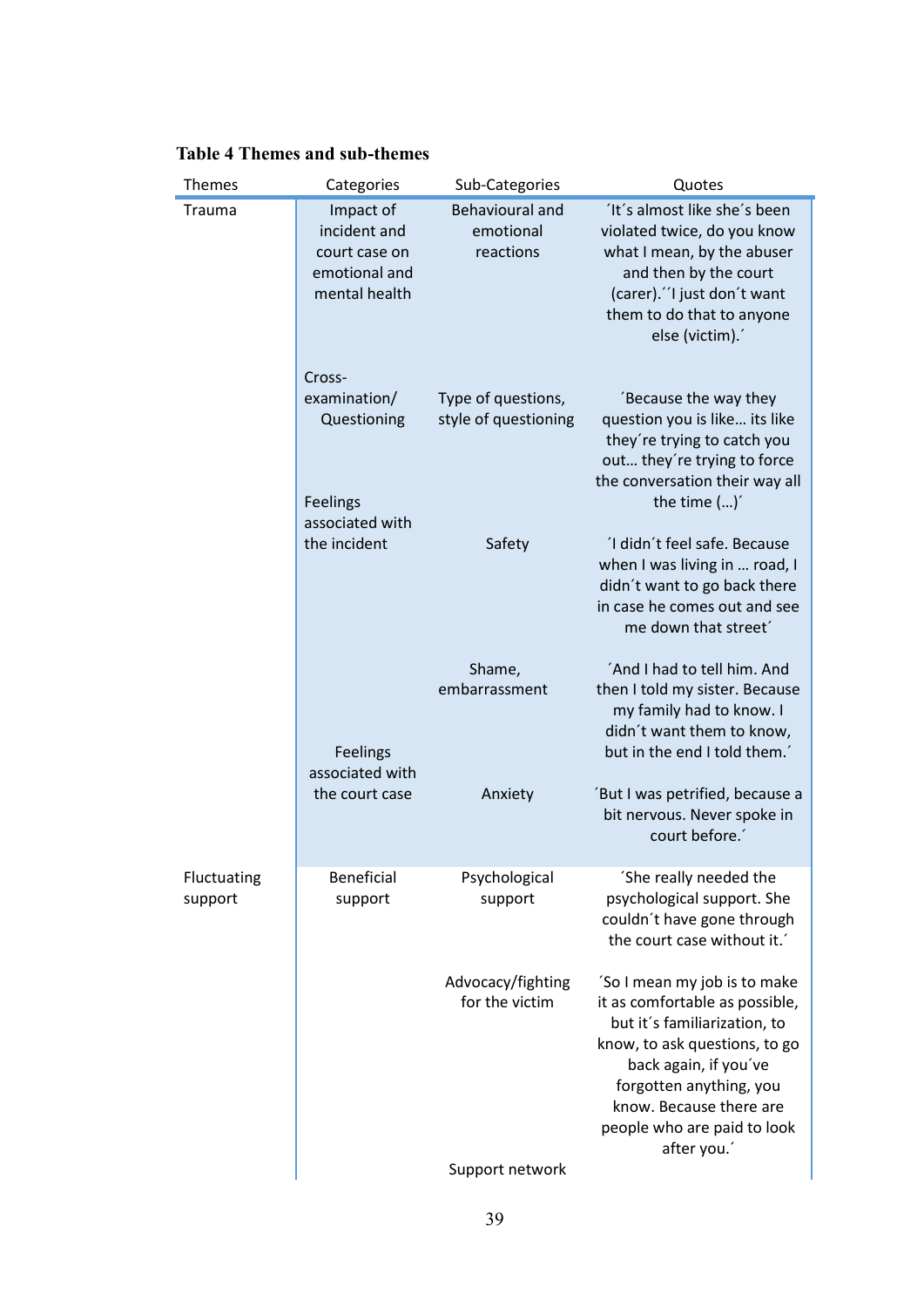|                               | Lack of support                             | Complete absence<br>of support after<br>court case                                                                | 'And my friends, they came to<br>see me, make sure I'm alright<br>and everything.'<br>'And at the end of it, I do<br>remember she was very upset<br>because there was no follow-<br>up.'                                                                                                                                                             |
|-------------------------------|---------------------------------------------|-------------------------------------------------------------------------------------------------------------------|------------------------------------------------------------------------------------------------------------------------------------------------------------------------------------------------------------------------------------------------------------------------------------------------------------------------------------------------------|
|                               |                                             | Difficulties getting<br>the needed support                                                                        | This awful thing has<br>happened to her. Suddenly<br>social services don't want to<br>know it. Because she's hit 18.<br>So there's no external<br>support at all for this family.'                                                                                                                                                                   |
| Mutual (mis)<br>understanding | CJS's lack of<br>understanding<br>of LD     | Disparities between<br>understanding of<br>LD by families and<br>lack therof by CJS -<br>need for<br>explanations | 'People in the jury were<br>judging a circumstance where<br>they didn't necessarily<br>understand where S. was<br>coming from because of her<br>disability I think.'                                                                                                                                                                                 |
|                               |                                             | Inappropriate<br>behavior                                                                                         | And when I expressed about<br>the you know the that P.<br>needs to process the<br>information there was two<br>ladies and they just giggled.                                                                                                                                                                                                         |
|                               |                                             | Perception of<br>incompetence of<br><b>CJS</b>                                                                    | 'Erm the defence counsel<br>went into her history of<br>breakdowns and things. And<br>then suddenly let the court<br>know that the defendant has<br>an IQ of 52. Which is a<br>complete and utter lie. The<br>prosecuting counsel did not<br>stop the case and say 'I want<br>to make equiries about this',<br>because he knew nothing<br>about it.' |
|                               | People's lack of<br>understanding<br>of CJS | Court language                                                                                                    | They speak in jargon and<br>they tend to use long words.<br>The use some words, don't<br>they.                                                                                                                                                                                                                                                       |
|                               |                                             | Court and police<br>procedures                                                                                    |                                                                                                                                                                                                                                                                                                                                                      |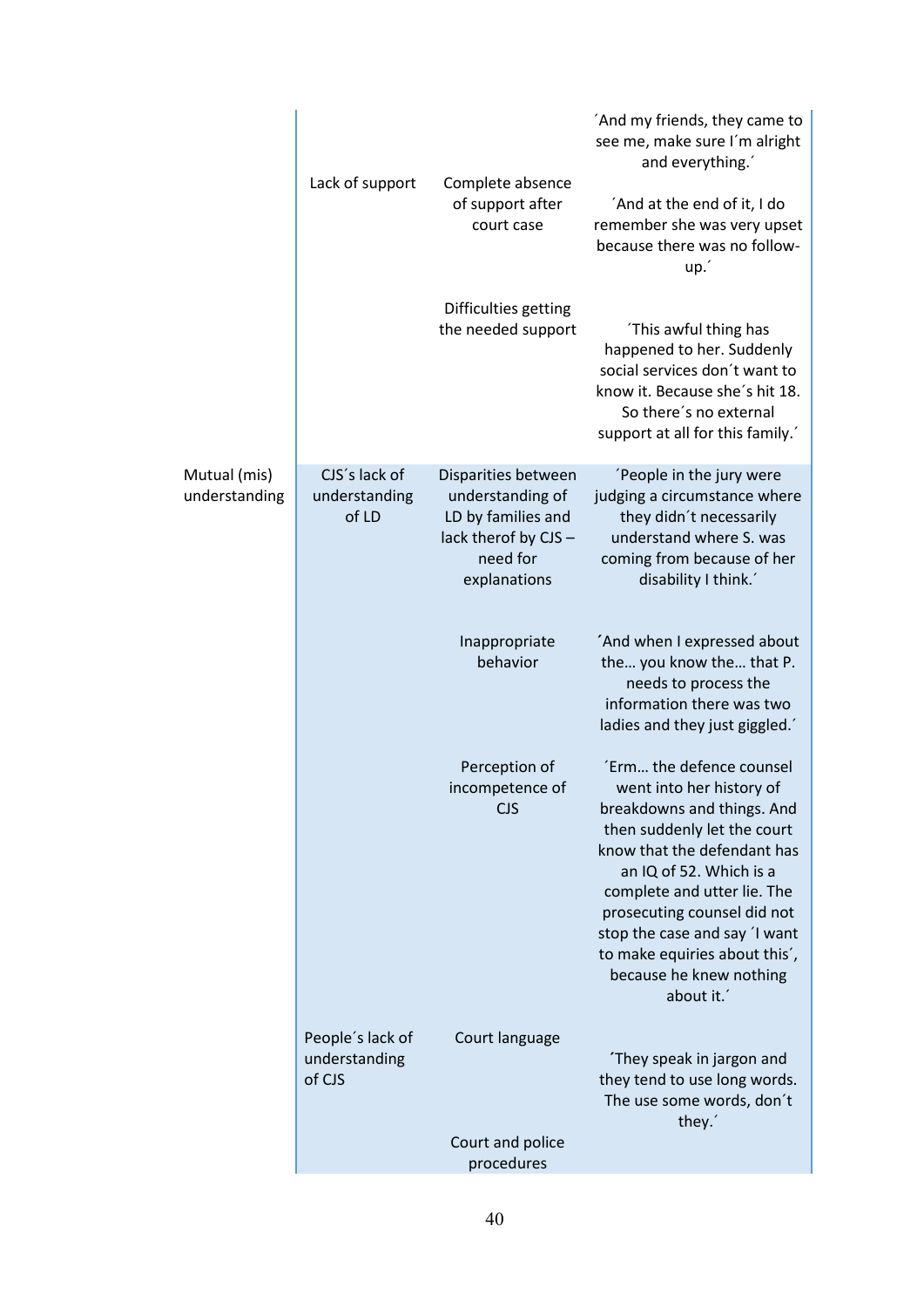|             |                                                       |                                                             | ' the legal system I was<br>totally unprepared for in that<br>sense, totally. Because I<br>thought I've got a reasonable<br>understanding of how these<br>things work, but I didn't at<br>all.' |
|-------------|-------------------------------------------------------|-------------------------------------------------------------|-------------------------------------------------------------------------------------------------------------------------------------------------------------------------------------------------|
| (In)justice | Court case as an<br>opportunity to<br>deliver justice |                                                             | 'I felt like it was, for her, a<br>chance to have her say and to<br>defend herself because at the<br>time she couldn't defend<br>herself.                                                       |
|             | Disappointment<br>of not getting<br>justice           | Outcome                                                     | It's so frustrating because<br>she went through so much<br>and it's he's just walked<br>away'                                                                                                   |
|             |                                                       | Treatment in court<br>(Disempowerment)                      | 'I didn't feel like I had my say,<br>I felt like I was led (). I felt<br>like it came down to how<br>clever the lawyers were, the<br>barristers were, and not to<br>the actual facts.'          |
|             |                                                       | Downgrading of<br>intermediary                              | 'And this is a woman with a<br>learning disability who hasn't<br>got an intermediary, she's<br>only got a chaperone<br>standing there now.'                                                     |
|             |                                                       | Incompetence by<br>the police                               | () all of a sudden it was<br>called off and then it would<br>eventually come to light that<br>the police hadn't given their<br>evidence over, so                                                |
|             | Difficulties with<br>the CJS                          | Inconsistencies in<br>court organization<br>(Communication) | Then we discovered that the<br>perpetrator has been<br>released on bail, he was no<br>longer on remand. Nobody<br>bothers to tell us.'                                                          |
|             |                                                       | <b>Financial issues</b><br>Waiting                          | The intermediary was not<br>warned for court until about<br>2 weeks beforehand. That's<br>after lots and lots of emails<br>saying 'why hasn't she been<br>warned for court?'                    |
|             |                                                       |                                                             |                                                                                                                                                                                                 |